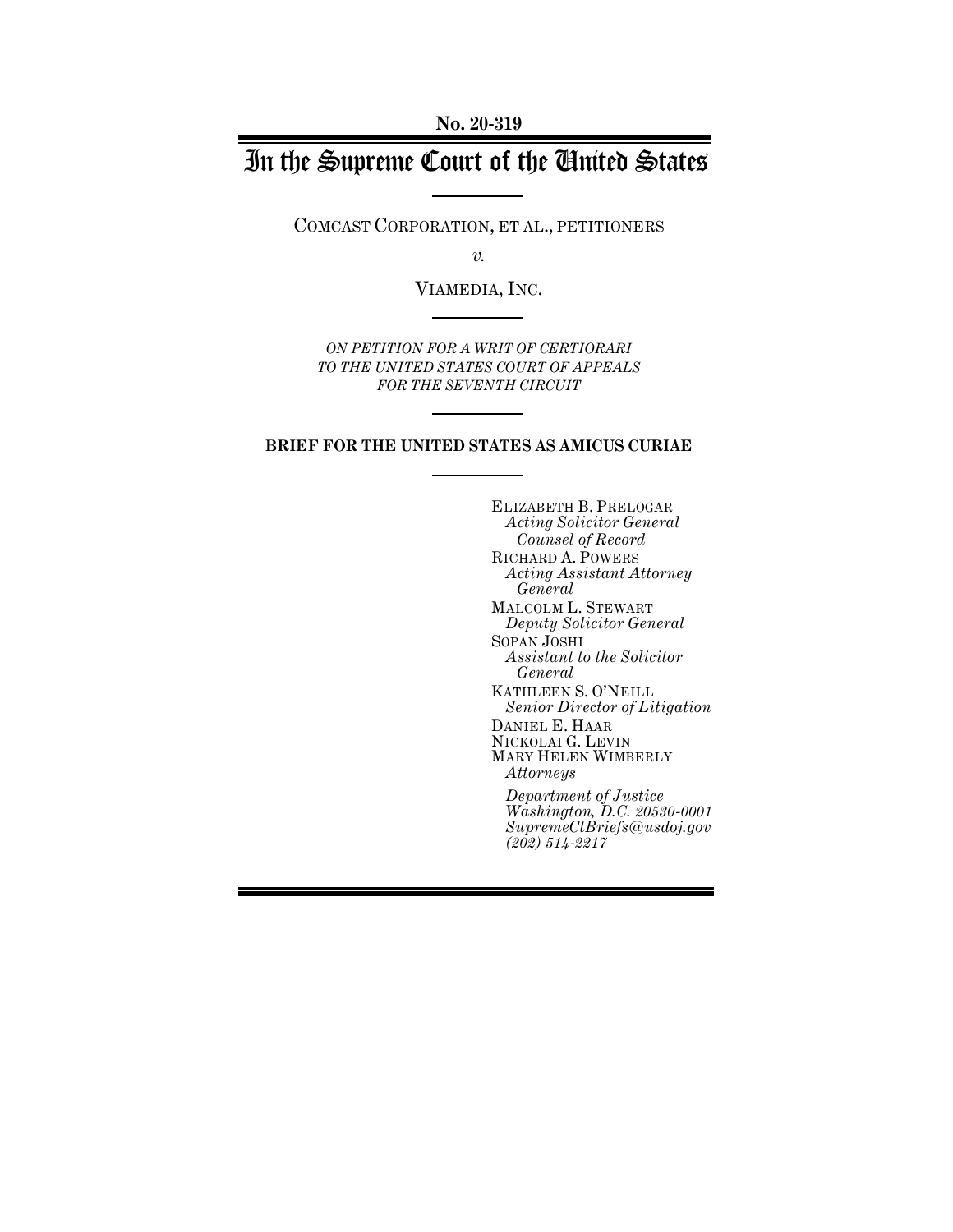1. Whether respondent plausibly alleged that petitioners' unilateral refusal to deal violated Section 2 of the Sherman Act, 15 U.S.C. 2.

2. Whether petitioners were entitled to summary judgment on respondent's tying claim, notwithstanding any disputed issue of material fact as to the usual elements of an unlawful tying arrangement, on the ground that respondent's evidence of unlawful tying included proof that petitioners had refused to deal with respondent.

(I)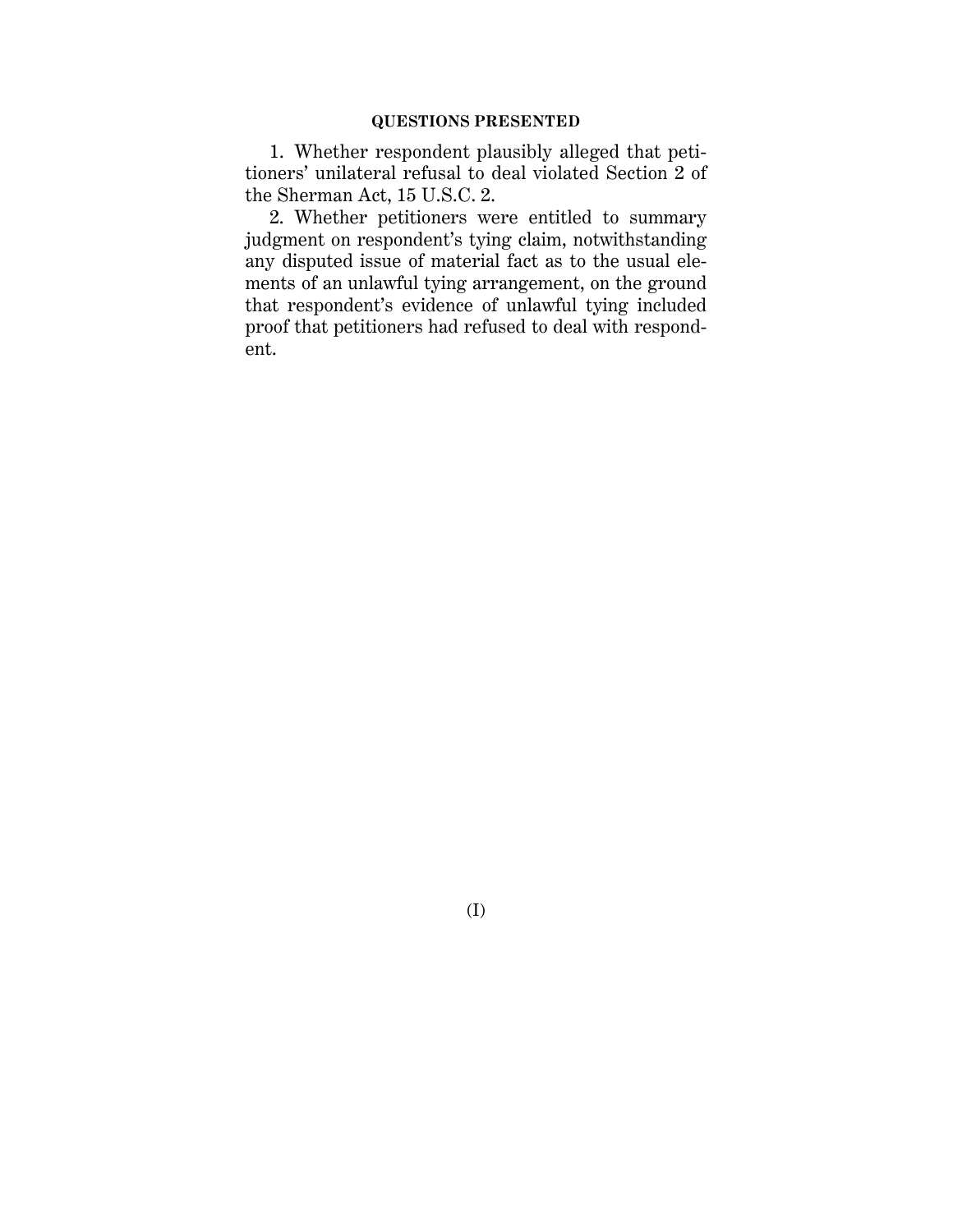## **TABLE OF CONTENTS**

Page

| A. The court of appeals' reinstatement of respondent's<br>refusal-to-deal claim does not warrant further |
|----------------------------------------------------------------------------------------------------------|
|                                                                                                          |
| B. The court of appeals' reinstatement of respondent's                                                   |
| tying claim does not warrant further review 20                                                           |
| 94                                                                                                       |

## **TABLE OF AUTHORITIES**

Cases:

| Aerotec International, Inc. v. Honeywell                |
|---------------------------------------------------------|
| International, Inc., 836 F.3d 1171 (9th Cir. 2016)  23  |
| Aspen Skiing Co. v. Aspen Highlands Skiing Corp.,       |
|                                                         |
| Eastman Kodak Co. v. Image Technical Services,          |
|                                                         |
| Jefferson Parish Hospital District No. 2 v.             |
|                                                         |
| Novell, Inc. v. Microsoft Corp., 731 F.3d 1064          |
| (10th Cir. 2013), cert. denied, 572 U.S. 1096 (2014) 19 |
| Pacific Bell Telephone Co. v. linkLine                  |
| Communications, Inc., 555 U.S. 438 (2009)  9, 22        |
| Service & Training, Inc. v. Data General Corp.,         |
|                                                         |
| United States v. Grinnell Corp., 384 U.S. 563 (1966) 4  |
| Verizon Communications Inc. v. Law Offices              |
| of Curtis V. Trinko, LLP, 540 U.S. 398 (2004)  passim   |
|                                                         |

Statutes:

Sherman Act, 15 U.S.C. 2 ............................................. 4, 8, 15

## (III)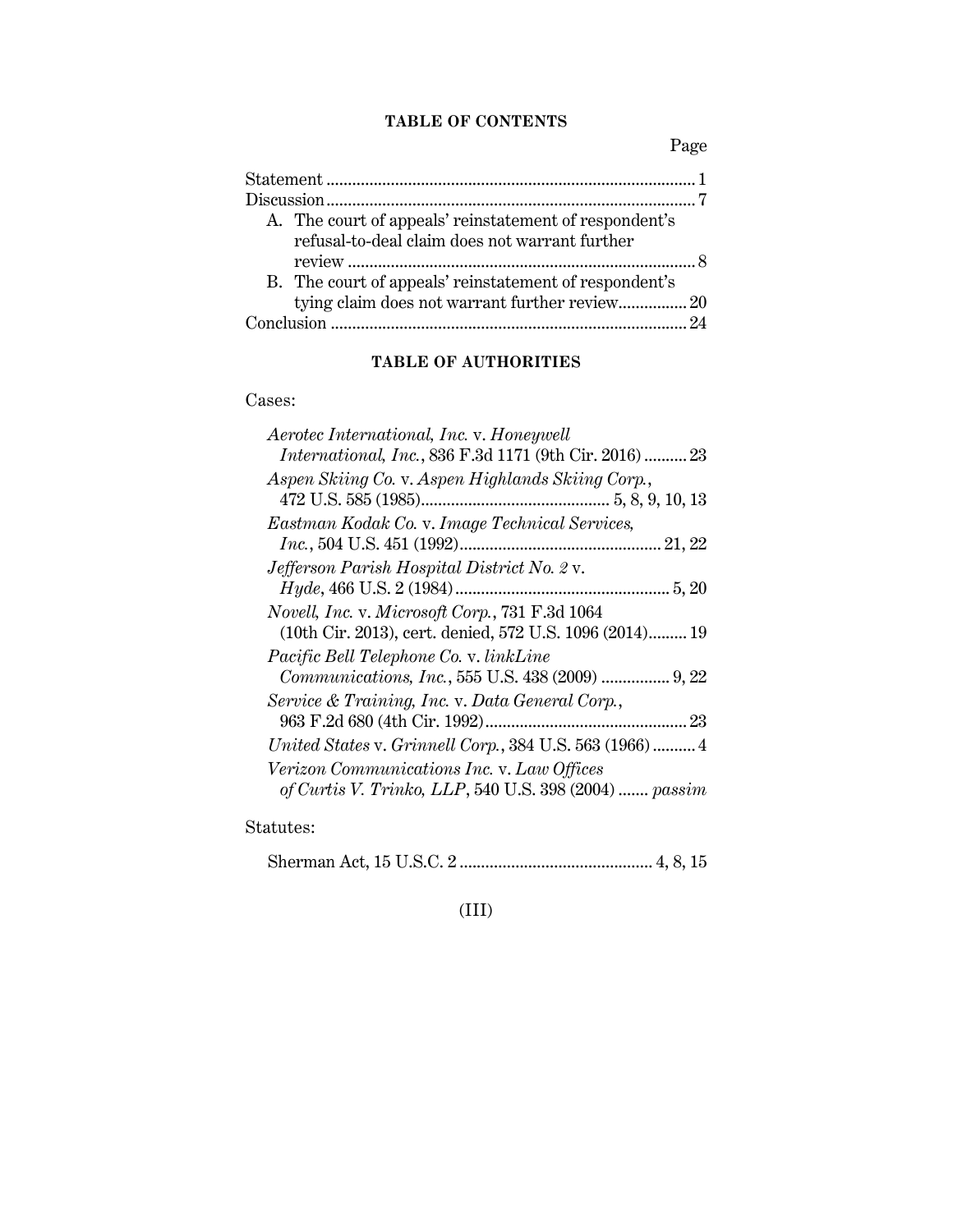| Statute-Continued:                          | Page |
|---------------------------------------------|------|
|                                             |      |
| Miscellaneous:                              |      |
| Gregory J. Werden, Identifying Exclusionary |      |

*Sense" Test*, 73 Antitrust L.J. 413 (2006)......................... 18

*Conduct Under Section 2: The "No Economic*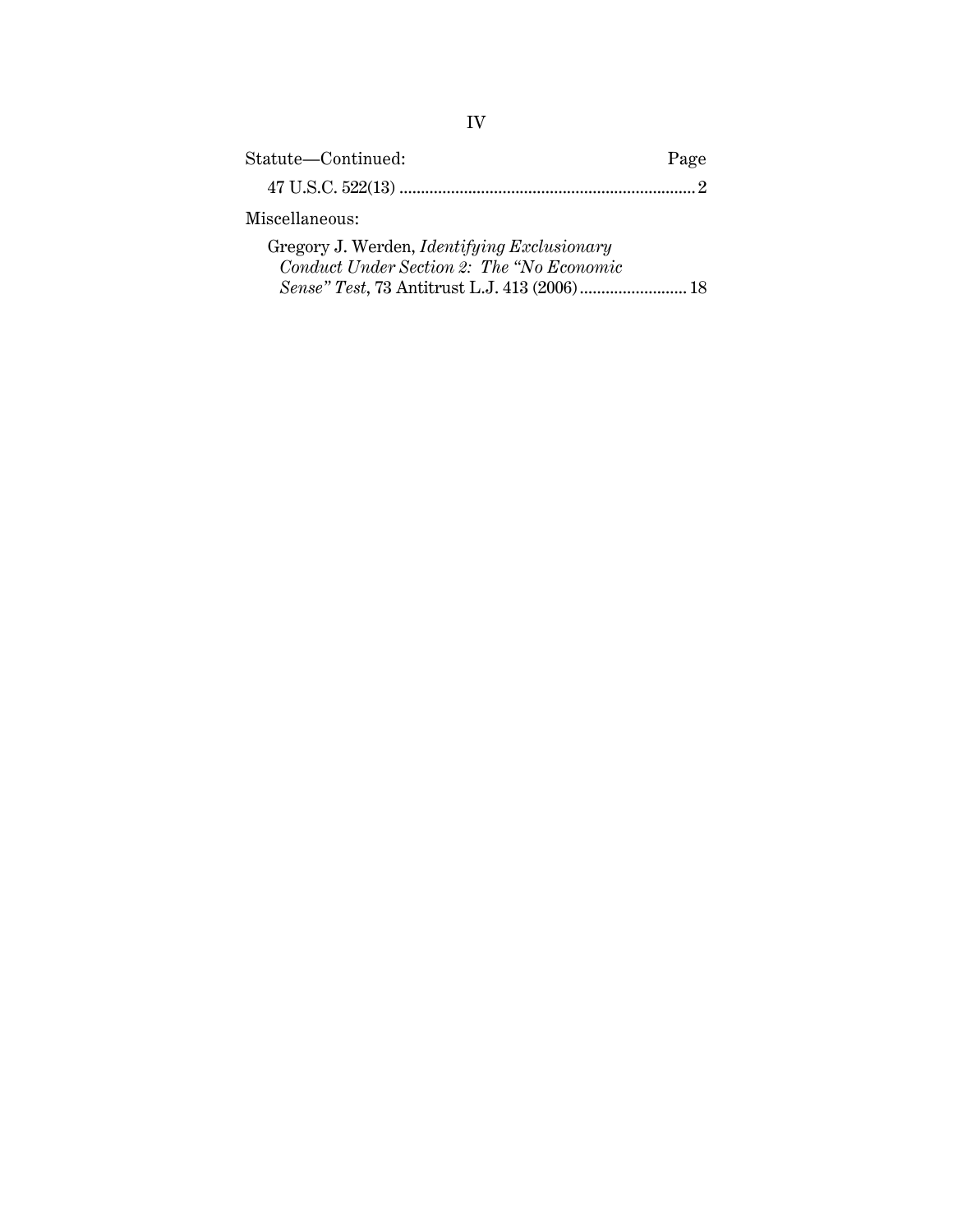## In the Supreme Court of the United States

No. 20-319

COMCAST CORPORATION, ET AL., PETITIONERS

*v.*

VIAMEDIA, INC.

*ON PETITION FOR A WRIT OF CERTIORARI TO THE UNITED STATES COURT OF APPEALS FOR THE SEVENTH CIRCUIT* 

#### **BRIEF FOR THE UNITED STATES AS AMICUS CURIAE**

This brief is submitted in response to the Court's order inviting the Acting Solicitor General to express the views of the United States. In the view of the United States, the petition for a writ of certiorari should be denied.

#### **STATEMENT**

Respondent sued petitioners in the United States District Court for the Northern District of Illinois, alleging violations of federal antitrust laws and state laws. The district court granted petitioners' motion to dismiss certain claims, Pet. App. 145a-191a, 192a-206a, and granted summary judgment to petitioners on the remaining claims, *id.* at 207a-275a. The court of appeals reversed. *Id.* at 1a-144a.

1. Petitioners are Comcast Corp. and one of its wholly owned subsidiaries. For simplicity, this brief will treat them as a single petitioner. Petitioner is a

(1)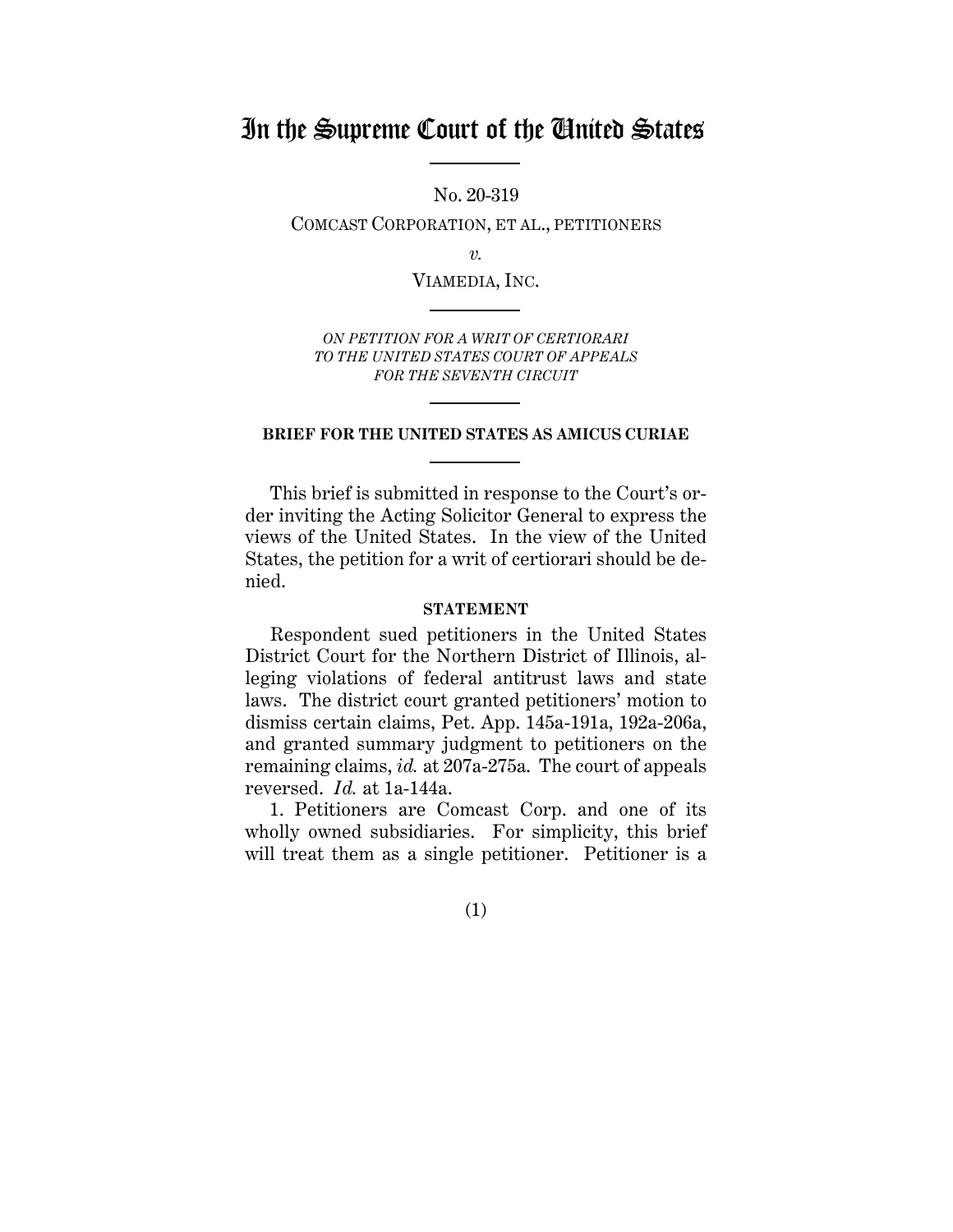technology and entertainment company that offers a variety of goods and services, including cable television. Pet. App. 284a. In providing cable-television services, it acts as a multichannel video programming distributor (MVPD), generally defined as an entity that "makes available for purchase, by subscribers or customers, multiple channels of video programming." 47 U.S.C. 522(13); see Pet. App. 9a.

Contracts between MVPDs and television networks typically authorize the MVPD to sell a few minutes per hour of advertising time—called "spot advertising"—on each network that it carries. See Pet. App. 147a. Unlike advertisements that the networks themselves sell and air, which appear to everyone watching a given program on that network, an MVPD's spot advertisements ordinarily appear only to its own subscribers. See *id.* at 147a-148a. Among other benefits, spot advertising allows advertisements to be geographically targeted to a particular designated marketing area, so that "during a national broadcast like the World Series, for example, a Chicago-area car dealership can advertise only in the Chicago [area] while a Cleveland restaurant can simultaneously advertise exclusively in the Cleveland [area]." *Id.* at 148a.

Often several MVPDs operate in a given area. Pet. App. 149a. An advertiser wishing to reach everyone watching a certain program in (for example) the Chicago area therefore must separately negotiate with each Chicago-area MVPD to run a spot advertisement during that program. *Ibid.* To reduce transaction costs, MVPDs in each region have cooperated to develop an "Interconnect": a single clearinghouse for each region to sell advertising spots that all of the participating MVPDs will show to their respective subscribers. *Ibid.*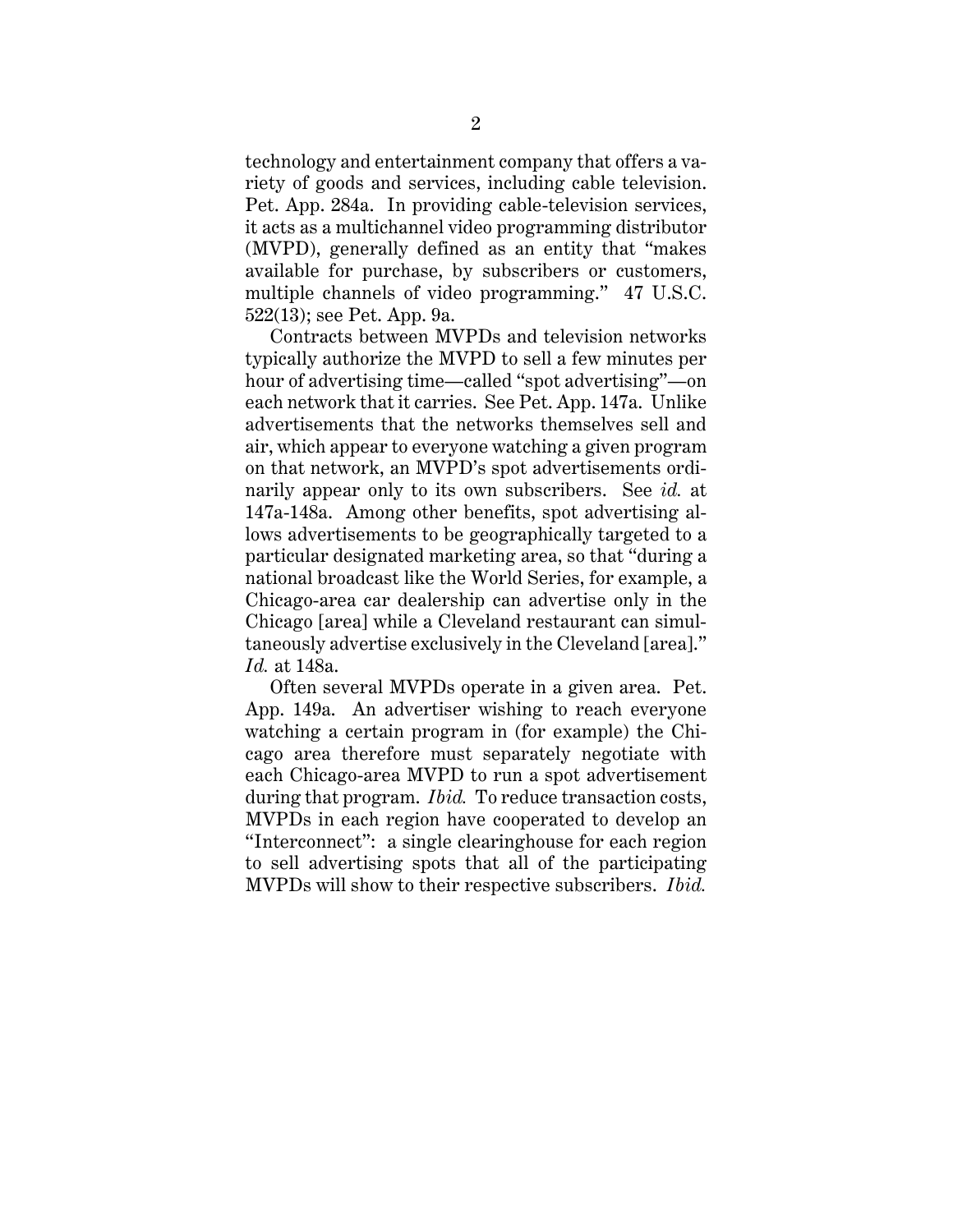The largest MVPD in the region often serves as Interconnect manager and controls the regional Interconnect. *Id.* at 150a. Petitioner performs that function in many of the largest markets, including Chicago and Detroit. *Ibid.*

"Organizing, marketing, and selling [s]pot [c]able [a]dvertising on behalf of MVPDs \* \* \* takes a substantial amount of specialized knowledge, infrastructure, resources, and technical ability." Pet. App. 300a. Accordingly, "[s]ome of the largest MVPDs—such as [petitioner]—devote entire subsidiary organizations" to the task. *Ibid*. Smaller MVPDs, however, "do not have the resources to invest in the highly-specialized infrastructure, equipment, staff, and expertise necessary to run their own in-house." *Ibid*. They instead obtain advertising-representation (ad-rep) services by contracting with larger MVPDs or independent providers. See *id*. at 300a, 302a.

Both petitioner and respondent provide ad-rep services, and they compete with each other for ad-rep contracts with various MVPDs. Pet. App. 152a-153a. Smaller MVPDs hire respondent to help them sell their available spot-advertising slots, both directly to potential advertisers and through the Interconnect clearinghouse. *Id*. at 152a, 286a, 300a-301a. One reason they prefer respondent is that (unlike petitioner) it is not a competitor MVPD. See *id.* at 32a, 302a. Respondent alleges that, starting in 2012, petitioner in its role as Interconnect manager denied respondent access to the Chicago- and Detroit-area Interconnects, thereby preventing respondent's clients from selling spot-advertising slots through those clearinghouses. *Id.* at 154a-155a,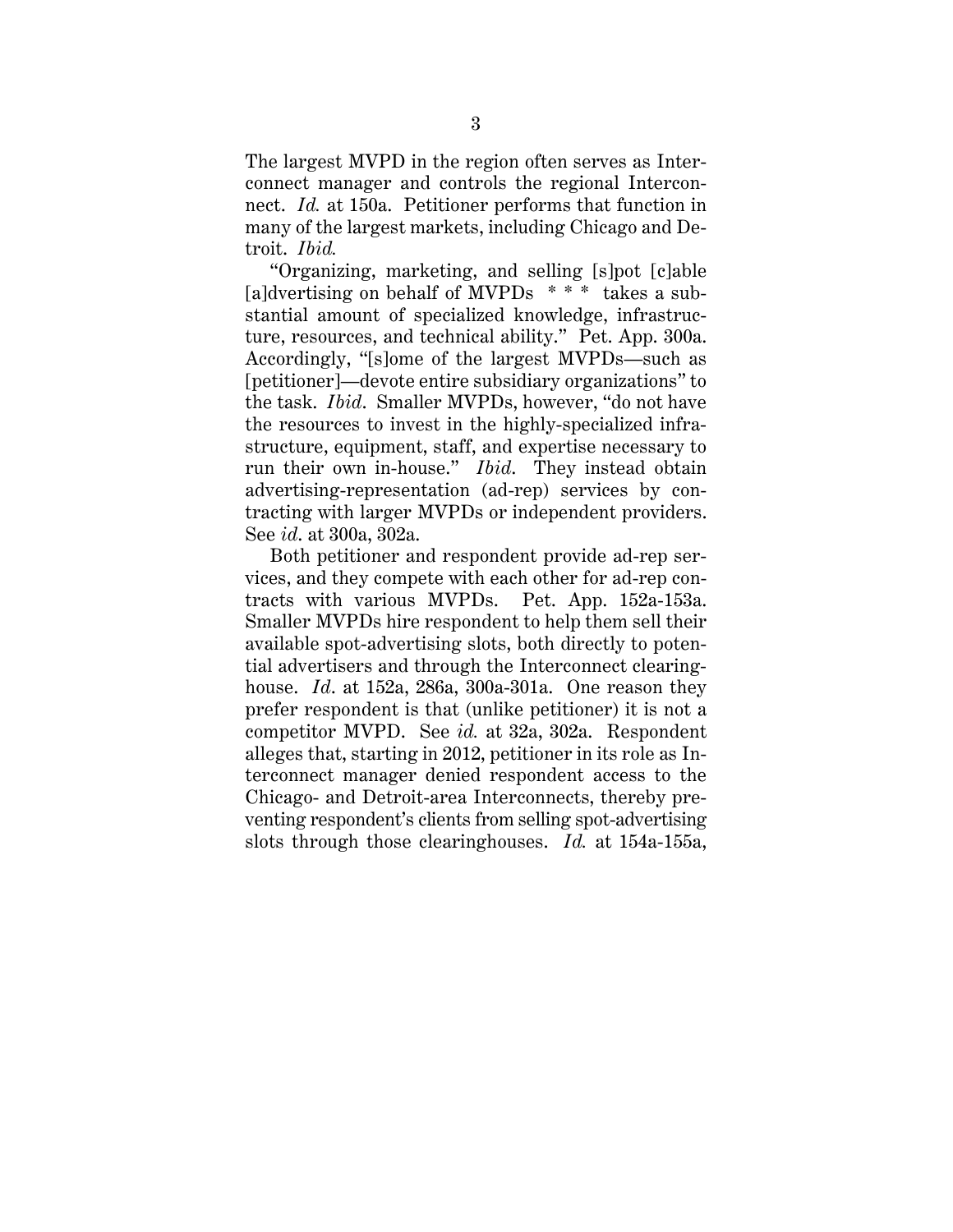308a, 311a-312a. Respondent alleges that petitioner refused to reinstate Interconnect access except under commercially unreasonable terms. *Id.* at 155a, 311a.

Petitioner then allegedly told respondent's clients that they could regain access to the Interconnects if they ended their respective relationships with respondent and instead purchased ad-rep services from petitioner. Pet. App. 155a-156a, 311a-312a. Respondent alleges that a "similar course of events unfolded" in other markets where petitioner had market power. *Id.* at 156a, 313a. Upon the termination of their contracts to obtain ad-rep services from respondent, respondent's clients in Chicago and Detroit ended their respective relationships with respondent and purchased ad-rep services from petitioner. *Id.* at 156a, 312a-313a. Respondent alleges that petitioner, in its role as Interconnect manager, forwent millions of dollars in revenue by denying respondent's clients access to the Interconnects during the periods those clients remained under contract with respondent. *Id.* at 320a-322a.

2. a. Respondent filed suit, alleging that petitioner had monopolized ad-rep services markets in several metropolitan areas, in violation of Section 2 of the Sherman Act, 15 U.S.C. 2. See Pet. App. 36a-37a; *id.* at 328a-331a. A monopolization claim under Section 2 "has two elements: (1) the possession of monopoly power in the relevant market and (2) the willful acquisition or maintenance of that power." *United States* v. *Grinnell Corp.*, 384 U.S. 563, 570-571 (1966). Accordingly, "the possession of monopoly power will not be found unlawful unless it is accompanied by an element of anticompetitive *conduct*." *Verizon Communications Inc.* v. *Law Offices of Curtis V. Trinko, LLP*, 540 U.S. 398, 407 (2004) (*Trinko*). Respondent alleged that the practices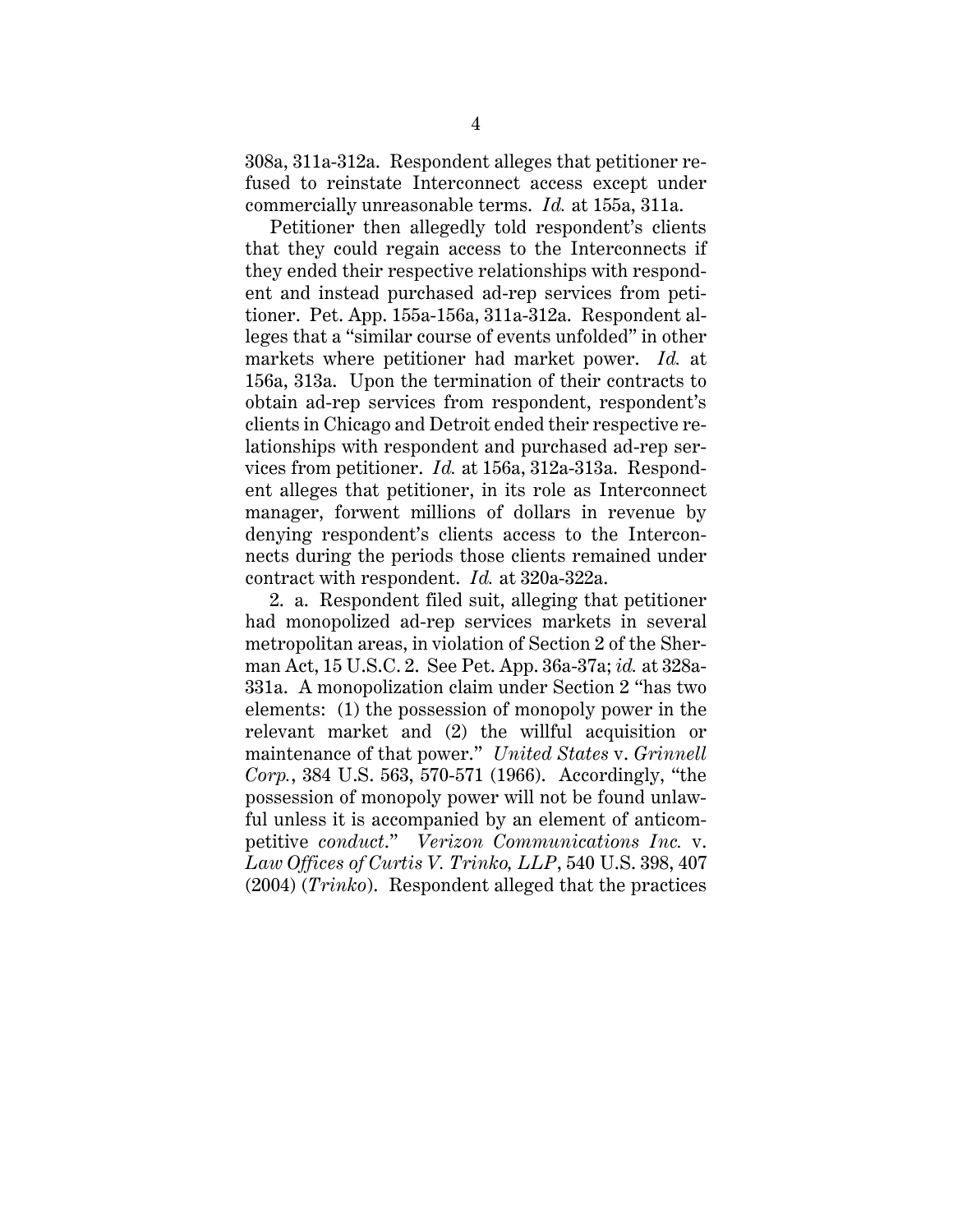described above constituted both an unlawful refusal to deal and an unlawful tying arrangement.

This Court's decision in *Aspen Skiing Co.* v. *Aspen Highlands Skiing Corp.*, 472 U.S. 585 (1985), is "[t]he leading case for § 2 liability based on refusal to cooperate with a rival." *Trinko*, 540 U.S. at 408. There, the Court upheld a jury verdict against a ski resort that had refused to reinstate a joint ticket program with its smaller competitor, even when the competitor offered to pay the full retail price for the larger resort's tickets. *Aspen Skiing*, 472 U.S. at 610-611.

"[T]he essential characteristic of an invalid tying arrangement lies in the seller's exploitation of its control over the tying product to force the buyer into the purchase of a tied product that the buyer either did not want at all, or might have preferred to purchase elsewhere on different terms." *Jefferson Parish Hospital District No. 2* v. *Hyde*, 466 U.S. 2, 12 (1984). Here, respondent alleged that petitioner had improperly exploited its control over Interconnects to force respondent's clients to purchase a separate product—ad-rep services—that those customers would have preferred to purchase from respondent. Pet. App. 328a-331a.

b. The district court dismissed the refusal-to-deal claim, first with leave to amend, Pet. App. 145a-191a, and later with prejudice, *id.* at 192a-206a. The court subsequently granted summary judgment to petitioner on the tying claim. *Id.* at 207a-275a.

The district court dismissed the refusal-to-deal claim on the ground that respondent had not "adequately alleged" that petitioner's refusal to deal "was irrational but for its anticompetitive effect." Pet. App. 205a. The court stated that petitioner's "refusing to deal with [respondent] offers potentially improved efficiency." *Id.* at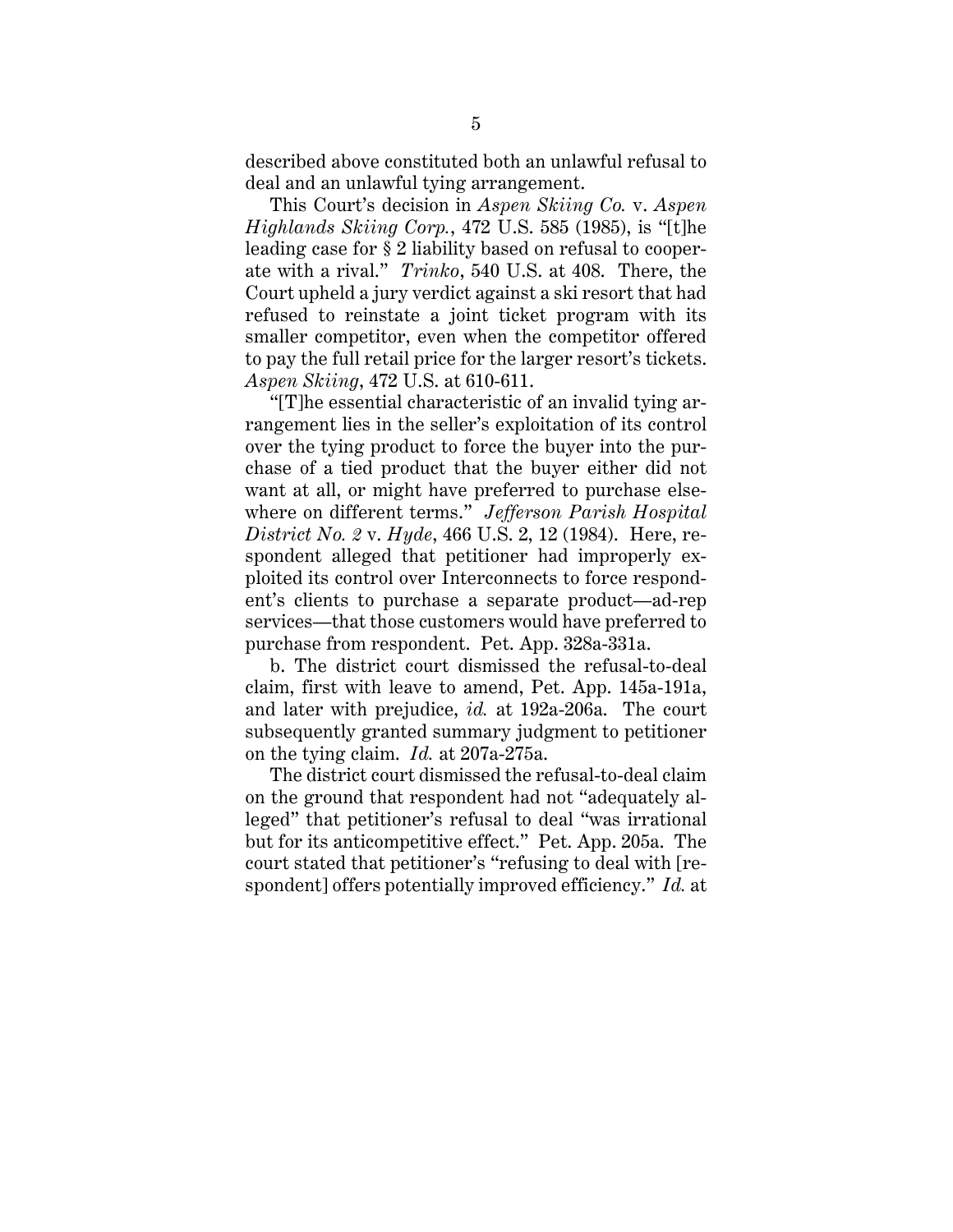189a. The court explained that, "[b]efore [petitioner's] refusal to deal, MVPDs gave [respondent] control of their [spot-advertising slots] and then [respondent] gave control over a portion of those [slots] to the Interconnect. After [petitioner's] refusal to deal, \* \* \* MVPDs simply deal with [petitioner] directly." *Id.* at 188a-189a. The court concluded that "[t]his type of vertical integration or elimination of a middleman \* \* \* represent[s] a prototypical valid business purpose." *Id.* at 203a.

In granting summary judgment to petitioner on the tying claim, the district court found "[n]o evidence show[ing] that [petitioner] told MVPDs, expressly or impliedly, that they could only purchase Interconnect Services on the condition that they also purchase Ad Rep Services." Pet. App. 240a; see *id.* at 242a. The court also found that respondent's customers could "have received an interconnect-only deal if they had requested one—that is, that they could have received the tying product without the tied product—but the record indisputably shows they did not want that service alone." *Id.* at 248a.

3. The court of appeals reversed. Pet. App. 1a-144a.

a. The court of appeals reversed the dismissal of the refusal-to-deal claim, see Pet. App. 45a-69a, concluding that respondent's claim "closely tracks *Aspen Skiing*" by alleging "a prior course of voluntary conduct, sacrifice of short-term profits, and refusal to sell to rivals on the same terms as other potential buyers," *id.* at 62a-63a. The court further held that respondent had plausibly pleaded that petitioner's "conduct was irrational but for its anticompetitive effect." *Id.* at 63a. The court rejected petitioner's argument that its vertical integration foreclosed liability for a refusal to deal, explaining that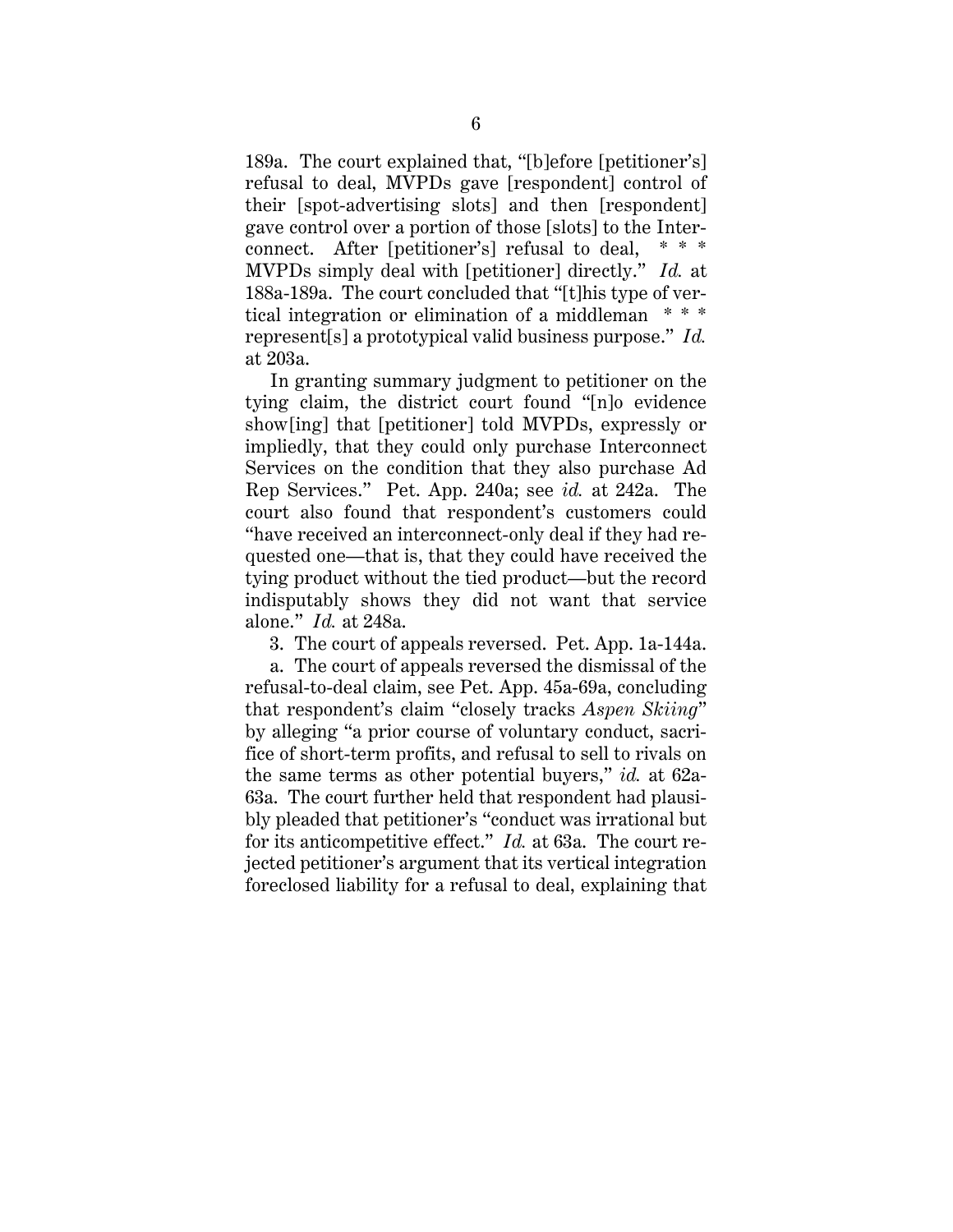"[n]o one objects to a vertically integrated [petitioner] offering both Interconnect services and ad rep services," *id.* at 68a, but that "[t]aking control of and exploiting control of a previously cooperative mechanism [*i.e.*, an Interconnect] is *not* vertical integration," *id.* at 69a.

The court of appeals also reversed the grant of summary judgment to petitioner on the tying claim. Pet. App. 69a-86a. Citing emails and testimony from respondent's clients and petitioner's own employees, the court found "[a]mple evidence show[ing] that [petitioner] conditioned MVPDs' access to the Interconnects on hiring [petitioner] as their ad rep." *Id*. at 77a. The court further explained that, to the extent the evidence was contested, "[respondent] is entitled to the benefit of reasonable inferences and interpretations in its favor." *Ibid.* The court also rejected petitioner's argument that respondent's tying claim "fail[ed] as a matter of law simply because it was implemented by refusing to deal with an intermediary." *Id*. at 81a.

b. Judge Brennan concurred in part and dissented in part. Pet. App. 109a-144a. He agreed with the majority's disposition of the refusal-to-deal claim, on the ground that respondent had plausibly alleged that petitioner's refusal to deal was "irrational but for its anticompetitive effect." *Id.* at 112a; see *id.* at 111a-116a. Judge Brennan dissented from the majority's ruling on the tying claim. *Id.* at 128a-144a. In his view, evidence that petitioner had conditioned Interconnect access on purchase of its ad-rep services "is simply absent from the undisputed facts." *Id.* at 133a.

#### **DISCUSSION**

Petitioner challenges the court of appeals' rulings on respondent's refusal-to-deal and tying claims. Neither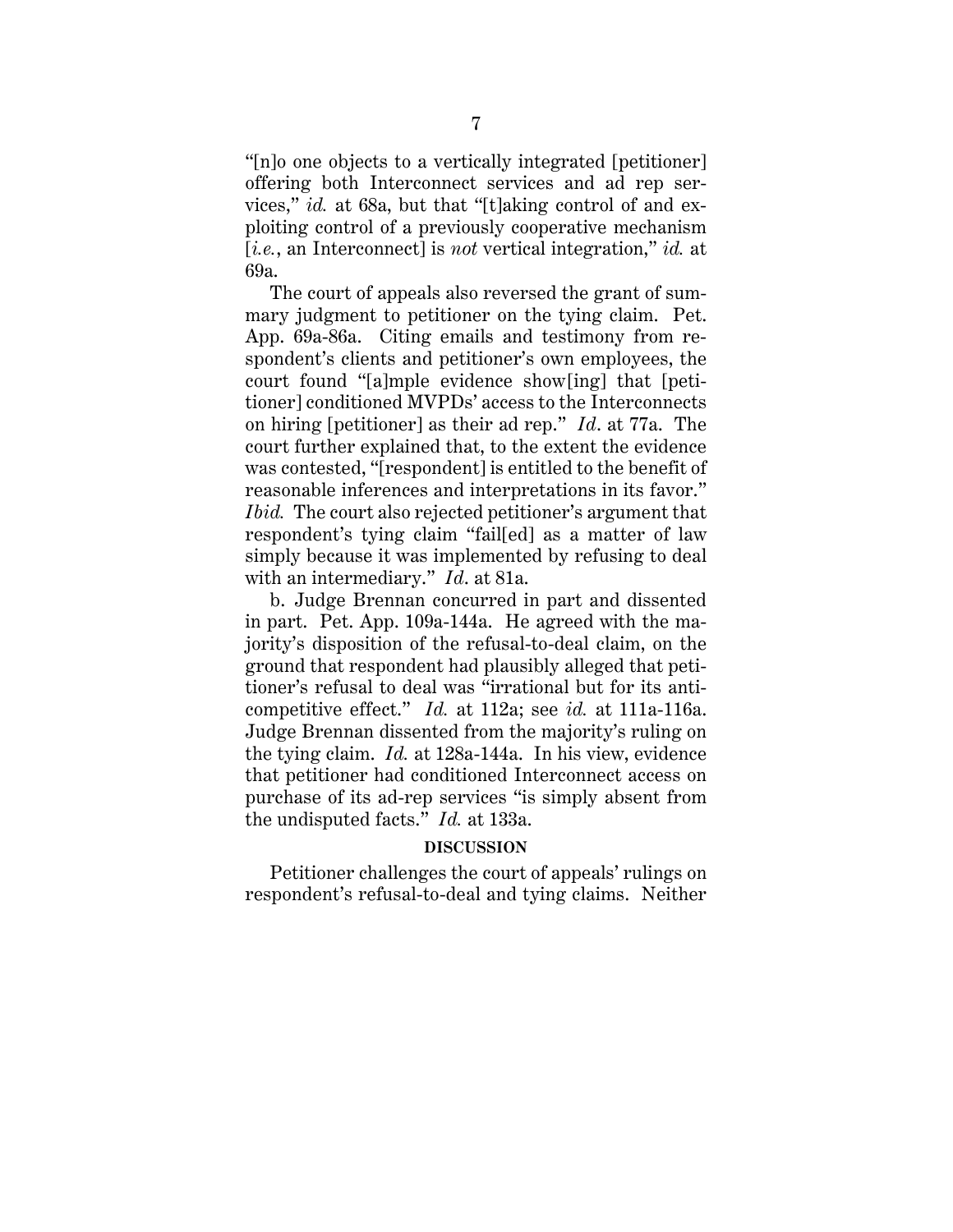question presented warrants further review. The court correctly held that respondent had plausibly alleged an unlawful refusal to deal under this Court's decisions in *Verizon Communications Inc.* v. *Law Offices of Curtis V. Trinko, LLP*, 540 U.S. 398 (2004) (*Trinko*), and *Aspen Skiing Co.* v. *Aspen Highlands Skiing Corp.*, 472 U.S. 585 (1985). The court of appeals' factbound determination that there remained a genuine dispute of material fact on respondent's tying claim is likewise correct and does not warrant this Court's review.

## **A. The Court Of Appeals' Reinstatement Of Respondent's Refusal-To-Deal Claim Does Not Warrant Further Review**

The court of appeals correctly held that respondent had plausibly pleaded a refusal-to-deal claim. In *Trinko*, *supra*, this Court recognized the continuing vitality of *Aspen Skiing*, where the Court held that a refusal to deal with a rival may in some circumstances violate Section 2. The court of appeals correctly held that, taking respondent's allegations as true, the circumstances on which the *Aspen Skiing* Court based its decision are equally present here. Petitioner challenges the court of appeals' refusal to adopt the "no economic sense" test applied by the Tenth Circuit as the exclusive basis for Section 2 liability in refusal-to-deal cases. But the court applied the no-economic-sense test and held that respondent's allegations satisfy it. That factbound ruling does not warrant this Court's review, and it would provide an adequate ground for the court of appeals' judgment even if this Court adopted that test as the exclusive basis for refusal-to-deal liability. Further review is not warranted.

1. "As a general rule, businesses are free to choose the parties with whom they will deal, as well as the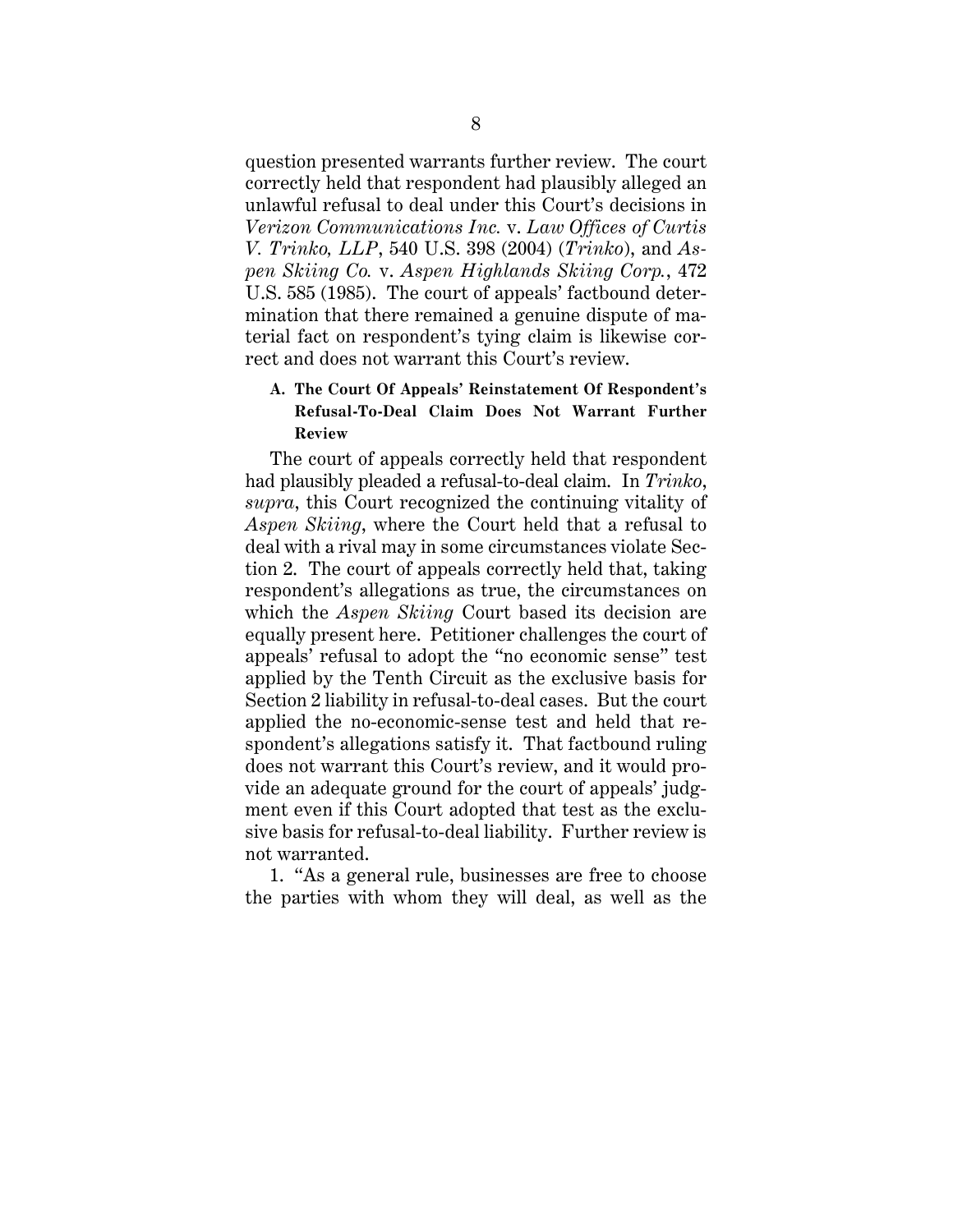prices, terms, and conditions of that dealing." *Pacific Bell Telephone Co.* v. *linkLine Communications, Inc.*, 555 U.S. 438, 448 (2009). That freedom generally extends to businesses with monopoly power. *Trinko*, 540 U.S. at 408. Imposing a broad duty on monopolists to deal with their rivals would be "in some tension with the underlying purpose of antitrust law, since it may lessen the incentive for the monopolist, the rival, or both to invest in \* \* \* economically beneficial facilities." *Id.* at 407-408. It also could "facilitate the supreme evil of antitrust: collusion." *Id.* at 408.

This Court has explained, however, that "the high value that [it has] placed on the right to refuse to deal with other firms does not mean that the right is unqualified." *Trinko*, 540 U.S. at 408 (brackets and citation omitted). Refusing to cooperate with rivals "as a purposeful means of monopolizing interstate commerce is prohibited by the Sherman Act." *Aspen Skiing*, 472 U.S. at 602 (citation omitted). While the Court "ha[s] been very cautious in recognizing such exceptions" to the general right to refuse to deal, it has held that "[u]nder certain circumstances, a refusal to cooperate with rivals can constitute anticompetitive conduct and violate § 2." *Trinko*, 540 U.S. at 408.

In *Aspen Skiing*, the defendant (which owned three of the four mountain areas in the Aspen ski area) and the plaintiff (which owned the fourth mountain area) had cooperated for years in the issuance of a joint ski ticket. 472 U.S. at 587-591. After repeatedly demanding an increased share of the profits, the defendant terminated its participation in the joint ticket, even refusing to sell its own ski tickets to the plaintiff at retail prices. *Id.* at 592-594. This Court upheld a jury verdict against the defendant, explaining that a reasonable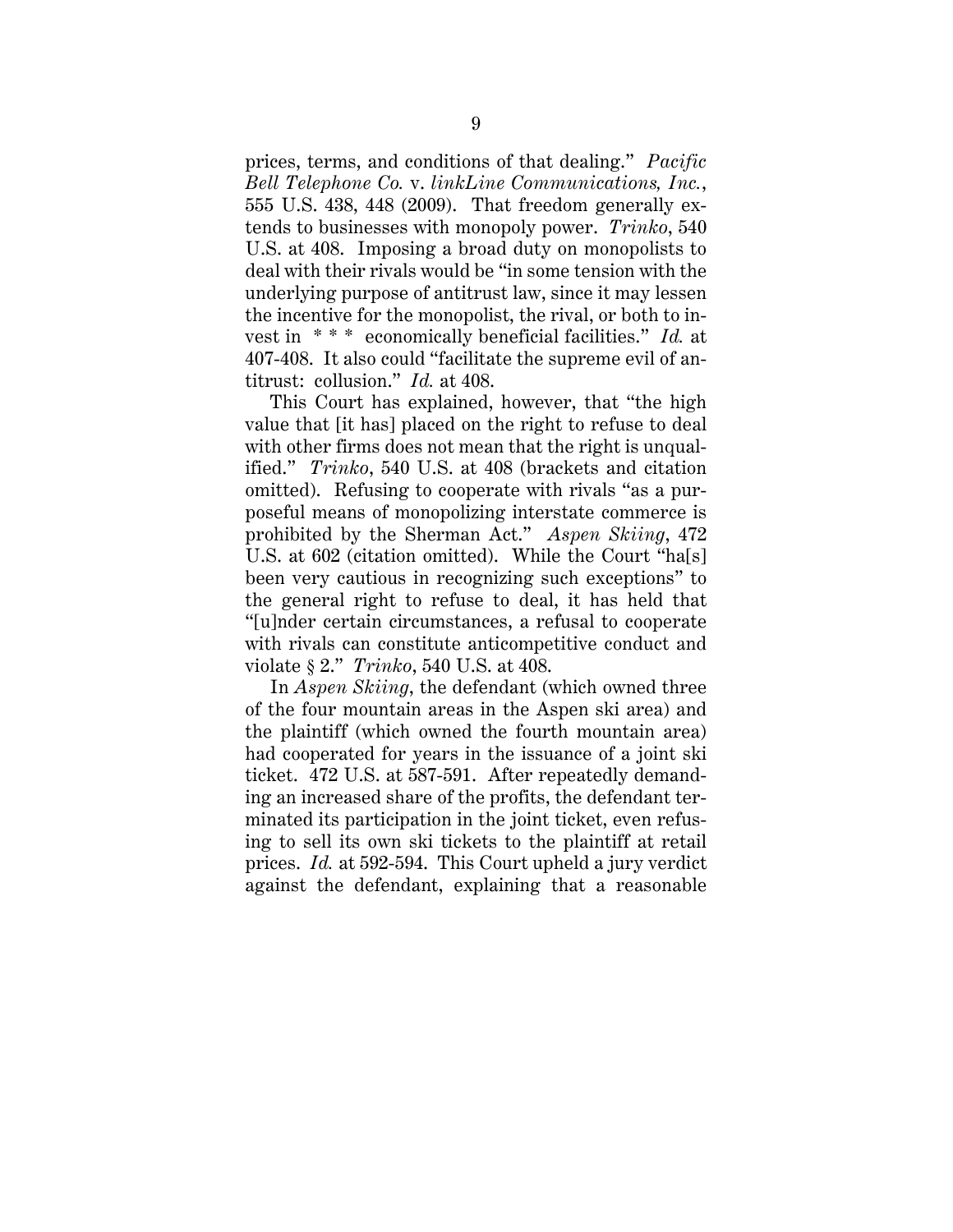factfinder could have inferred from the evidence at trial that the defendant "was not motivated by efficiency concerns," *id.* at 610, but instead was "more interested in reducing competition in the Aspen market over the long run by harming its smaller competitor," *id.* at 608.

In *Trinko*, this Court described *Aspen Skiing* as "at or near the outer boundary of § 2 liability," but affirmed the continuing vitality of that decision. 540 U.S. at 409. The plaintiff in *Trinko* alleged that a local telephone company had violated the antitrust laws by refusing to share its network with its rivals, in violation of its obligations under a telecommunications statute. *Id*. at 405. The *Trinko* Court did not adopt a universal standard governing all refusal-to-deal claims. Instead, it framed the "question before [it]" as "whether the allegations of [the plaintiff's] complaint fit within existing exceptions" to the general right to refuse to deal "or provide[d] a basis, under traditional antitrust principles, for recognizing a new one." *Id*. at 408.

In explaining why "[t]he refusal to deal [in *Trinko*] d[id] not fit within the limited exception recognized in *Aspen Skiing*," 540 U.S. at 409, the *Trinko* Court emphasized three distinctions between the circumstances before it and those involved in the prior case. First, the Court observed that "[t]he complaint does not allege that [the phone-company defendant] voluntarily engaged in a course of dealing with its rivals, or would ever have done so absent statutory compulsion." *Ibid*. For that reason, the Court explained, the *Trinko* "defendant's prior conduct shed[] no light upon" whether the defendant's "refusal to deal" was motivated "by competitive zeal" or "by anticompetitive malice." *Ibid*. In *Aspen Skiing*, by contrast, "[t]he unilateral termination of a voluntary (*and thus presumably profitable*)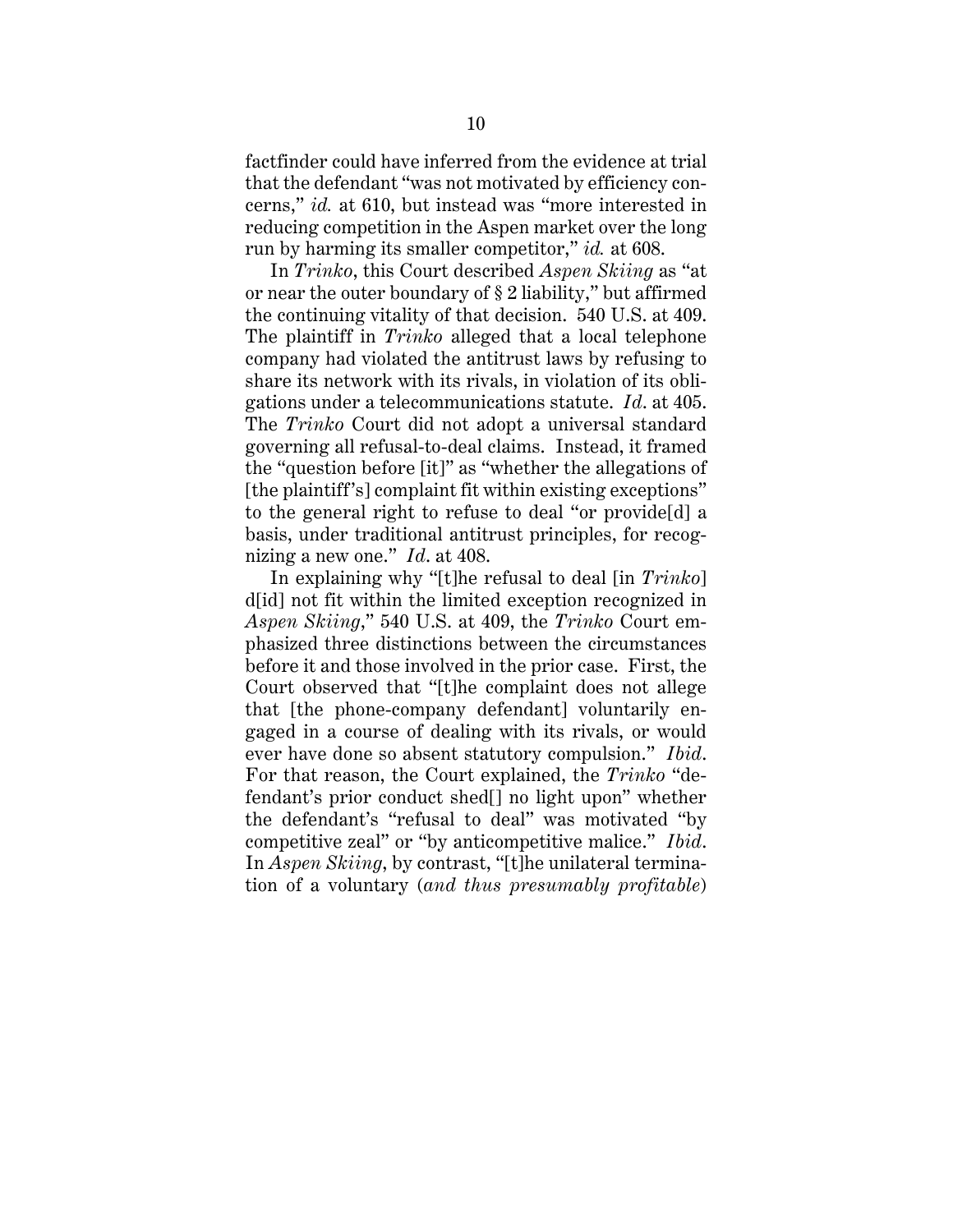course of dealing suggested a willingness to forsake short-term profits to achieve an anticompetitive end." *Ibid.*

Second, the *Trinko* Court noted the "difference in pricing behavior" between the two cases. 540 U.S. at 409. The *Aspen Skiing* defendant had "turned down a proposal to sell at its own retail price, suggesting a calculation that its future monopoly retail price would be higher." *Ibid*. The Court observed that "the [*Aspen Skiing*] defendant's unwillingness to renew the ticket *even if compensated at retail price* revealed a distinctly anticompetitive bent." *Ibid.* By contrast, the Court explained that the phone company's "reluctance" to share its network with rivals at statutorily mandated rates "tells us nothing about dreams of monopoly." *Ibid.*

Third, the Court observed that the regulatory context in which the refusal to deal had occurred made *Trinko* "different from *Aspen Skiing* in a more fundamental way." 540 U.S. at 409-410. In *Aspen Skiing*, "what the defendant refused to provide to its competitor was a product [lift tickets] that it already sold at retail." *Id*. at 410. In *Trinko*, by contrast, the "services allegedly withheld are not otherwise marketed or available to the public," but instead were "created" by and "brought out on compulsion of" the telecommunications statute, to be "offered not to consumers but to rivals." *Ibid.*

The Court in *Trinko* also concluded that "traditional antitrust principles" did not "justify adding the present case to the few existing exceptions from the proposition that there is no duty to aid competitors." 540 U.S. at 411. The Court explained that "[o]ne factor of particular importance is the existence of a regulatory structure designed to deter and remedy anticompetitive harm."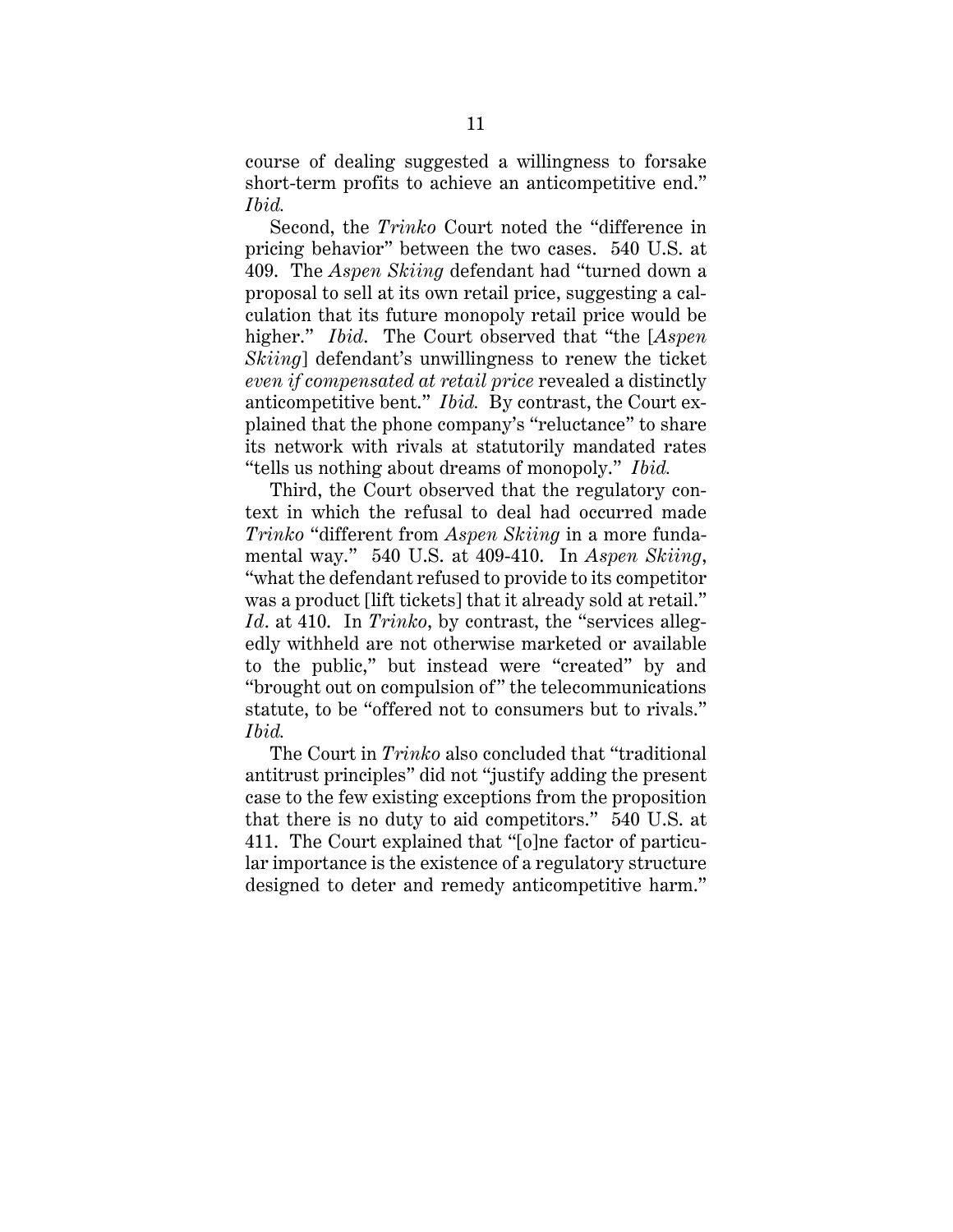*Id.* at 412. The *Trinko* Court concluded that the comprehensive telecommunications regulatory regime "was an effective steward of the antitrust function," *id.* at 413, and that "[a]n antitrust court is unlikely to be an effective day-to-day enforcer of the[] detailed sharing obligations" imposed by that regime, *id.* at 415. The Court accordingly held that the plaintiff's complaint "fail[ed] to state a claim under the Sherman Act." *Id.* at 416.

2. The court of appeals correctly applied *Aspen Skiing* and *Trinko* to hold that respondent had plausibly alleged an unlawful refusal to deal.

a. Respondent's allegations "fit within the limited exception recognized in *Aspen Skiing*," *Trinko*, 540 U.S. at 409, even under the narrowest understanding of that exception, because respondent has plausibly alleged all three of the circumstances in *Aspen Skiing* that the *Trinko* Court later identified as significant. First, respondent has alleged that the parties previously engaged in a voluntary and profitable course of dealing. *E.g.*, Pet. App. 285a, 307a-308a. Second, respondent has alleged that it is willing to pay the market prices that petitioner otherwise would charge for Interconnect access. *E.g.*, *id*. at 320a. Respondent has further alleged (*id.* at 320a-322a) that petitioner deliberately forwent substantial short-term profits, thus "suggesting a calculation that [petitioner's] future monopoly retail price would be higher" once it forced respondent to leave the ad-rep services market. *Trinko*, 540 U.S. at 409. Third, respondent has alleged that, in markets where petitioner is dominant, petitioner generally offers Interconnect access to all MVPDs *except* respondent's clients. *E.g.*, Pet. App. 322a. And petitioner does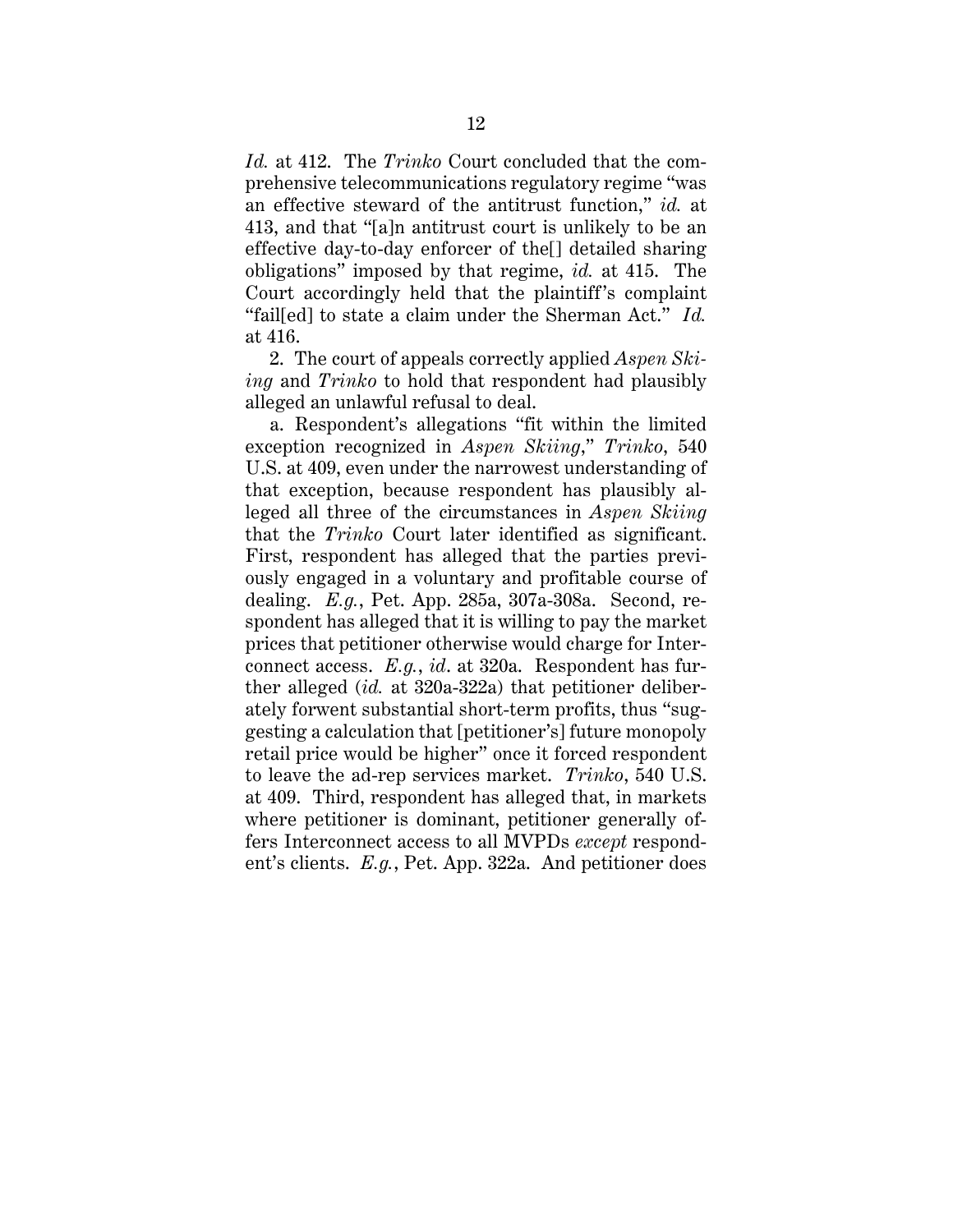not contend that Interconnect access and ad-rep services were recently created or compelled by a comprehensive regulatory regime. Respondent's factual allegations, taken as true, unambiguously bring this case within the contours of *Aspen Skiing*.

b. Petitioner identifies four purported distinctions between this case and *Aspen Skiing*. None is availing.

i. Petitioner suggests that "the monopolist ski mountain owner [in *Aspen Skiing*] 'failed to offer *any* efficiency justification *whatever*," Pet. 11 (brackets and citation omitted), whereas respondent's operative complaint acknowledges a potential " 'efficiency justification'" from "disintermediation," Pet. 13 (citation omitted). But the *Aspen Skiing* defendant *did* offer several justifications for abandoning the joint ticket: "usage could not be properly monitored," the tickets "were administratively cumbersome," the surveys used to allocate revenue "had been disruptive" and "inaccurate," and the defendant did not want to be associated with its rival's "inferior skiing services." 472 U.S. at 609-610. The defendant simply "did not persuade the jury that its conduct was justified by any normal business purpose." *Id.* at 608; see *ibid*. ("The jury may well have concluded that [the defendant] elected to forgo \* \* \* short-run benefits because it was more interested in reducing competition in the Aspen market over the long run by harming its smaller competitor.").

ii. Petitioner suggests that its desire to vertically integrate, and to obviate the need for reliance on intermediaries by dealing directly with respondent's clients, reflects a "prototypical valid business purpose" that should, as a matter of law, preclude refusal-to-deal liability. Pet. 13 (citation omitted); see Pet. 13-14. But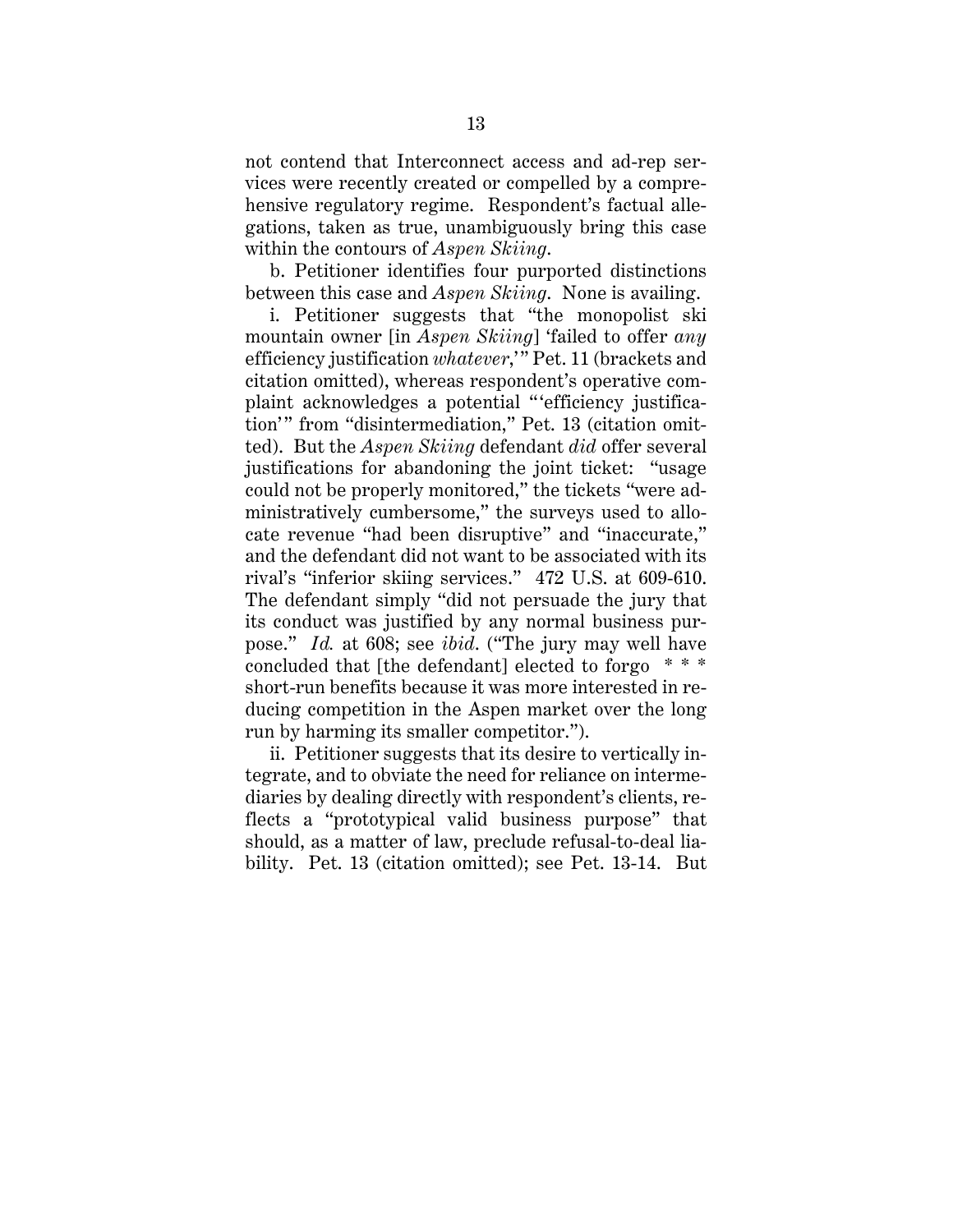petitioner, which functions as an MVPD, an Interconnect manager, and an ad-rep services provider, already "*is* vertically integrated and has been at all relevant times. No one objects to a vertically integrated [petitioner] offering both Interconnect services and ad rep services." Pet. App. 68a. Respondent has plausibly alleged that petitioner's decision to exclude respondent's clients from Interconnects was not a step towards further vertical integration, but rather an exclusionary act based on "exploiting its control over the cooperative Interconnects." *Id.* at 66a.

iii. Petitioner contends that the *Aspen Skiing* defendant "stopped offering multi-mountain passes altogether" and "behaved differently in other markets." Pet. 14-15. But respondent similarly alleges that petitioner stopped offering Interconnect-only access to respondent's clients in certain markets. And the court of appeals explained that respondent has alleged that petitioner behaved differently in other regions "where it did face competition." Pet. App. 63a; see *id.* at 322a-323a.

iv. Petitioner attaches significance to the difference between "'ski mountain passes'" and the "highly complex, evolving industry" here. Pet. 15 (brackets and citation omitted). But *Trinko* likewise involved the complex and evolving telecommunications industry, yet this Court did not treat those particular characteristics as relevant to determining whether the allegations fell within the *Aspen Skiing* exception*.* See *Trinko*, 540 U.S. at 409-410.

3. Petitioner further suggests (Pet. 24-26) that the court of appeals erred in refusing to adopt the "no economic sense" test. But the court did apply that test, and correctly found that respondent had plausibly alleged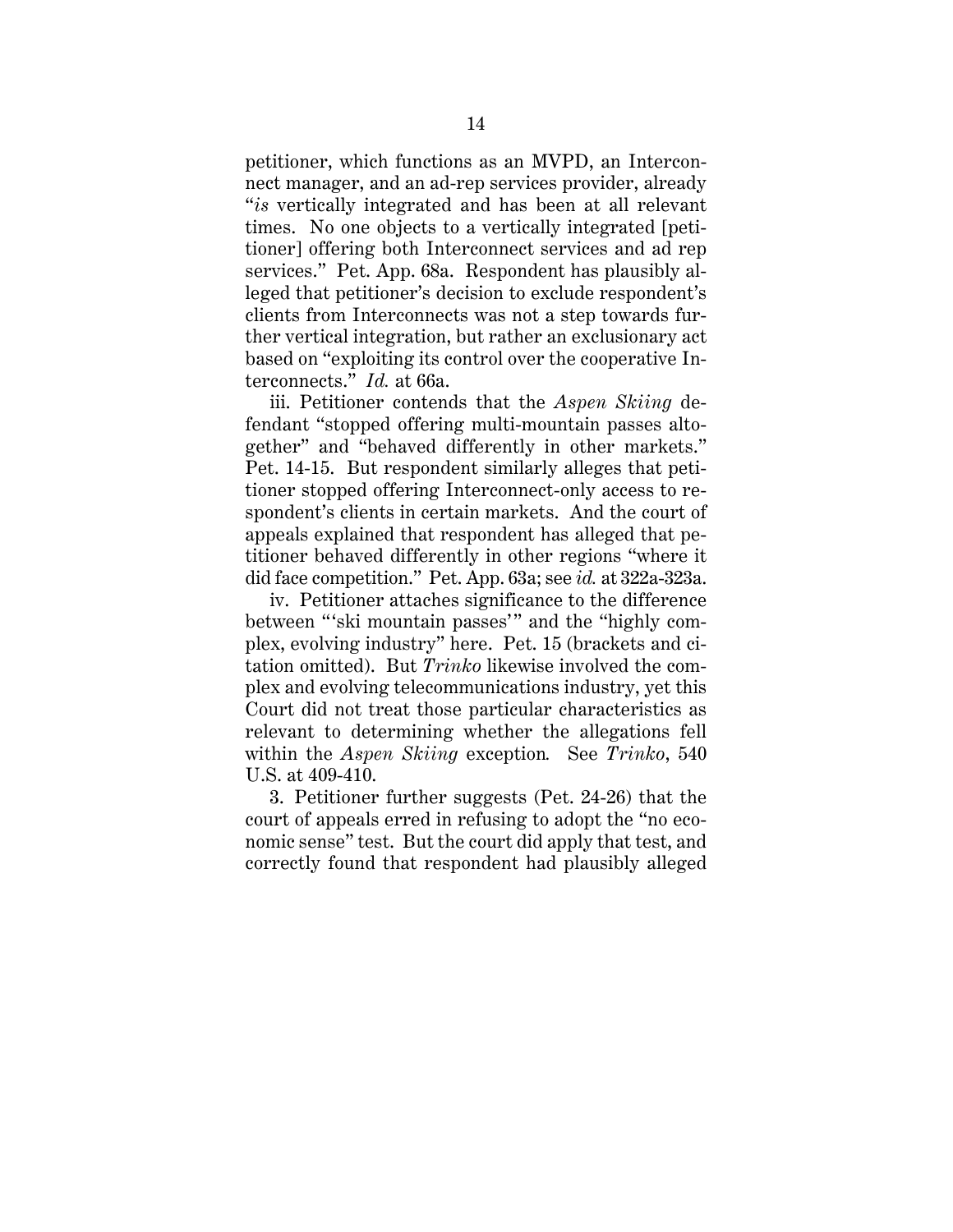that petitioner's conduct made no economic sense but for its harmful effects on competition. Pet. App. 63a.

a. The United States' amicus brief in *Trinko* argued that "only 'exclusionary' or 'predatory' conduct is proscribed by Section 2," and that "in cases asserting a duty to assist rivals, conduct is exclusionary only if it would not make economic sense but for the tendency to impair competition." Gov't Amicus Br. at 14-15, *Trinko*, *supra* (No. 02-682) (capitalization, citation, and emphasis omitted). The government's brief in *Trinko* characterized *Aspen Skiing* as a case in which the defendant's refusal to deal with its rival was "condemned [under Section 2] because it made no economic sense but for its anticompetitive consequences." *Id*. at 20. In the present case, the government's amicus brief in the court of appeals endorsed (at 11-16) the no-economic-sense test as the proper standard for analyzing refusal-to-deal claims brought under Section 2, while taking no position on the proper application of that test to the allegations in respondent's complaint.\*

As all three members of the panel below agreed, respondent's allegations satisfy the no-economic-sense test. The panel majority explained that, in a section of respondent's operative complaint "entitled '[Petitioner's] Refusal to Deal with [Respondent] is Irrational But for its Anticompetitive Effects," Pet. App. 63a (citation omitted),

[respondent] walked through the long-term course of dealing prior to [petitioner's] conduct; the subsequent

 $\overline{a}$ 

<sup>\*</sup> We are unaware of any appellate brief for the government filed between 2005 (the year after *Trinko* was decided) and 2018 (when the government filed its amicus brief in the court of appeals in this case) that has addressed the no-economic-sense test for a refusalto-deal claim under Section 2.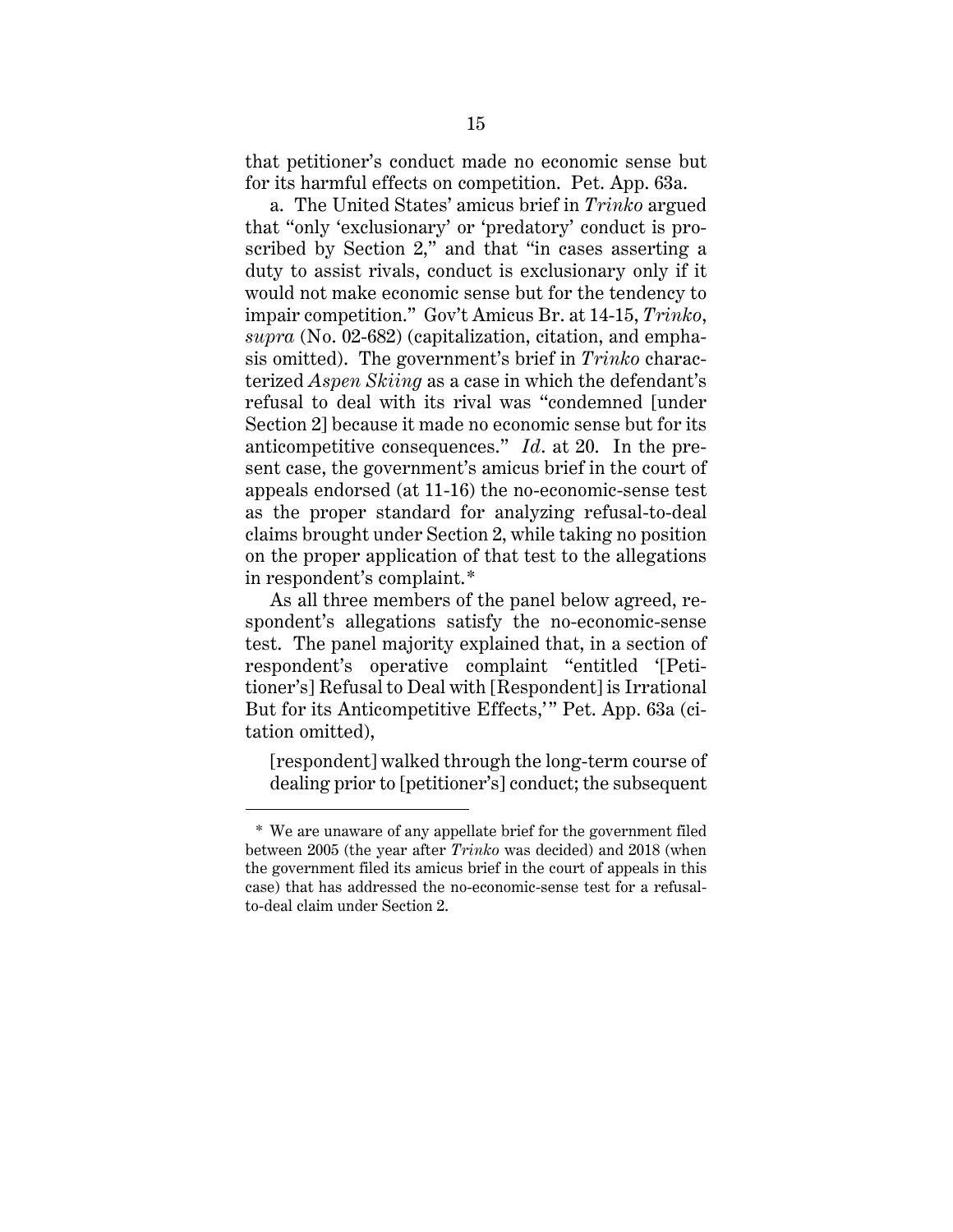degradation of the value of the cooperative Interconnects; the financial losses suffered by [petitioner] itself, as well as by [respondent] and [petitioner's] competitor MVPDs; [petitioner's] willingness to offer Interconnect-only access in other markets where it did face competition; and the fact that "there are no procompetitive justifications" to be achieved by the conduct given that there were "no material administrability problems in allowing [respondent] to participate in Interconnects" on behalf of its MVPD customers.

*Ibid.* (brackets and citation omitted); see *id*. at 319a-324a. Those factual allegations, taken as true, suggest that petitioner's decision to incur substantial shortterm "financial losses" by excluding respondent's clients from the Interconnects, *id*. at 63a, and the resulting "degradation of the value of the cooperative Interconnects" themselves, *ibid.*, would make no economic sense except insofar as respondent's exclusion from the ad-rep services markets could enable petitioner to obtain increased ad-rep services revenues, both by acquiring additional ad-rep clients and by charging monopoly prices for those services.

To be sure, a monopolist might have legitimate procompetitive reasons for sacrificing short-term profits, such as to prevent harm to its customers or to develop an innovative replacement product. See Gov't C.A. Amicus Br. 14-15 & n.4. A monopolist might legitimately pursue those benefits by withdrawing from a prior course of dealing with a rival, or by declining to enter into such an arrangement in the first instance. But respondent has plausibly alleged that no such procompetitive aims explain petitioner's conduct here. Among other things, "[petitioner's] willingness to offer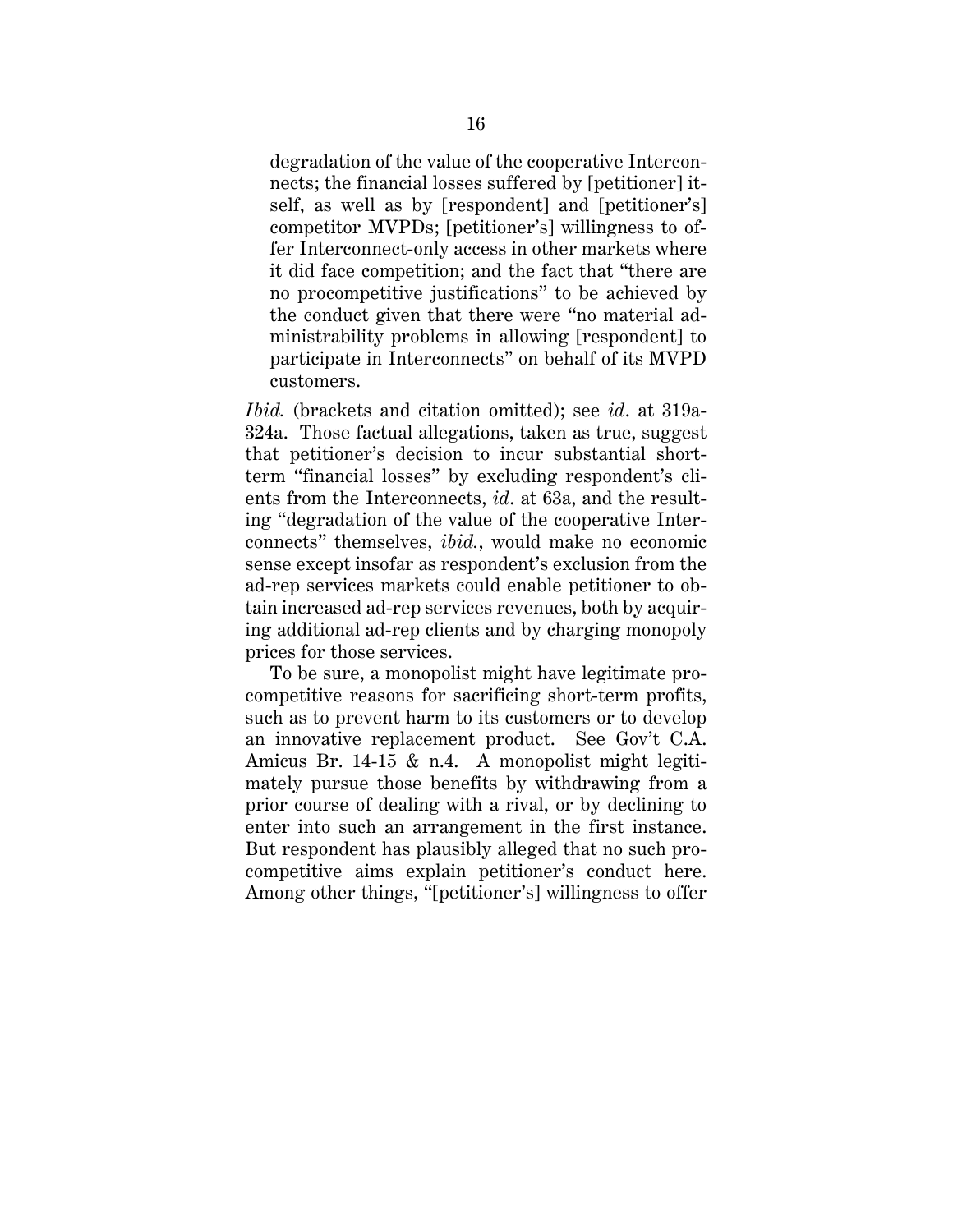Interconnect-only access in other markets where it did face competition," Pet. App. 63a, supports an inference that petitioner's refusal to do so here was driven by anticompetitive aims, and that petitioner hoped to recoup its short-term losses in Interconnect revenue by obtaining increased revenues for ad-rep services once respondent was driven out of that market.

b. Petitioner principally takes issue (Pet. 10, 12-14, 21-25) with the court of appeals' statements that, in evaluating potential procompetitive justifications under the no-economic-sense test, a court should "balanc[e] anticompetitive effects against hypothesized justifications," Pet. App. 57a, or "balance gains to the monopolist against losses to consumers," *id.* at 60a n.13. The precise import of those statements, read in isolation, is unclear. Taken as a whole, however, the opinion below unambiguously holds that the allegations in respondent's complaint are sufficient to withstand a motion to dismiss even on the narrowest understanding of the criteria for refusal-to-deal liability articulated in *Aspen Skiing* and *Trinko*.

As the government explained at oral argument below, the term "balancing" can be used in this context to refer to the offsetting of any profits to the defendant both by the short-term losses it incurs, and by the portion of those profits that are attributable to anticompetitive (rather than efficiency) gains. See C.A. Oral Argument at 26:14-27:26 (Feb. 7, 2019). In other words, the no-economic-sense test evaluates whether the conduct is "profitable apart from any reduction in competition." *Id.* at 26:16-26:22. If particular conduct is "profitable" in *that* sense, it cannot be declared unlawful under the no-economic-sense test. See Pet. 24-25. Consistent with that understanding, the court of appeals explained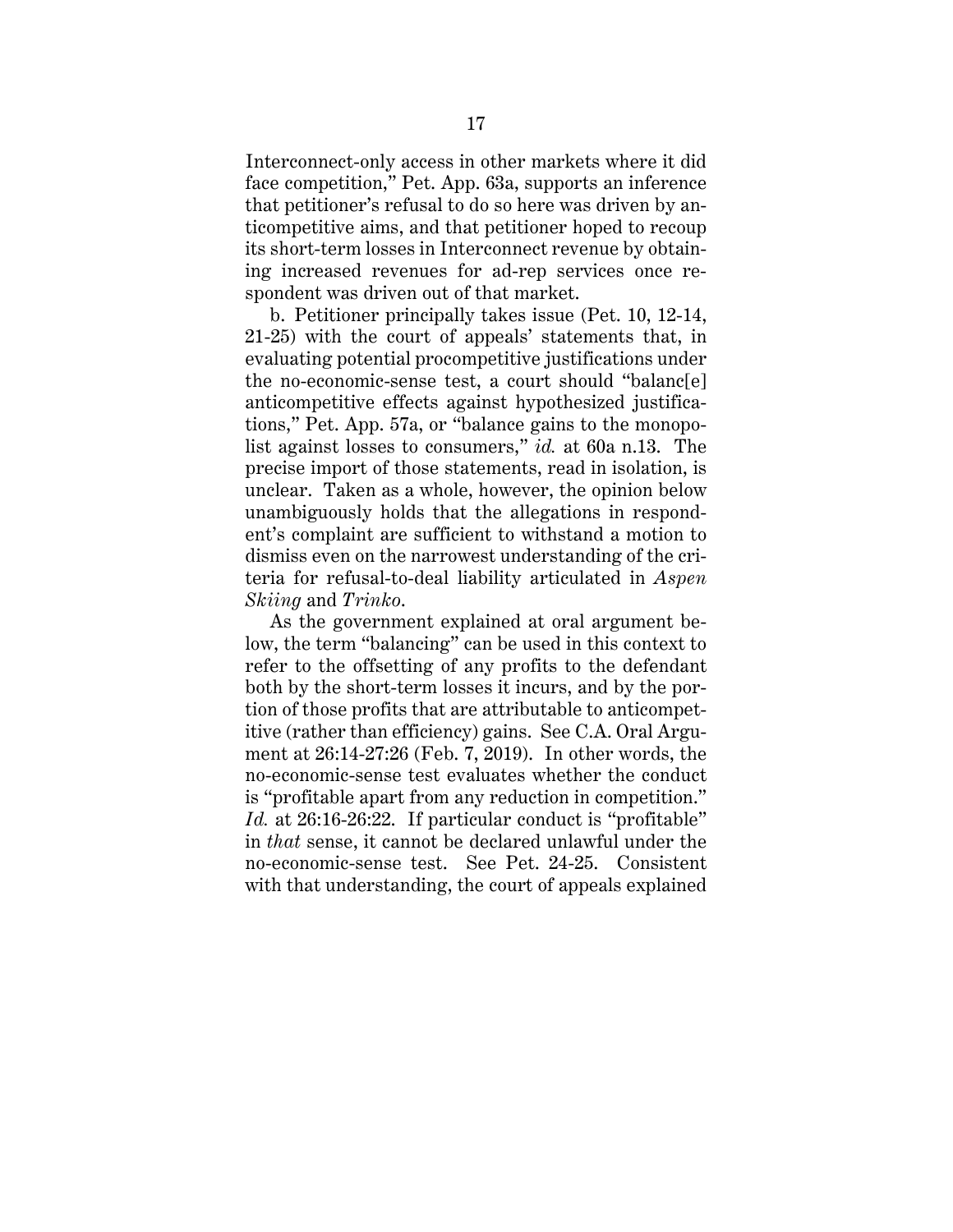that conduct can be condemned under the no-economicsense test only "if it is expected to yield a negative payoff, net of the costs of undertaking the conduct, and not including any payoff from eliminating competition." Pet. App. 59a (quoting Gregory J. Werden, *Identifying Exclusionary Conduct Under Section 2: The "No Economic Sense" Test*, 73 Antitrust L.J. 413, 416 (2006)) (emphasis omitted). That language reflects the understanding that if anticipated gains from eliminating competition are ignored, conduct that is expected to produce less in revenue than the costs it entails would not be economically rational.

The court of appeals also suggested (without deciding) that, even when a particular refusal to deal is profitable in the sense described above, it may still be appropriate for an antitrust court to "balance gains to the monopolist against losses to consumers, rivals, or others." Pet. App. 60a n.13. Under that approach, particular conduct may be unlawful if it "benefit[s] the defendant very slightly while doing considerable harm to the rest of the economy." *Ibid*. The court made clear, however, that the proper disposition of respondent's appeal did not turn on the propriety of that form of balancing. See *id*. at 63a ("Even if an allegation that a defendant's conduct was irrational but for its anticompetitive effect were necessary, [respondent] has plausibly alleged just that."); *ibid*. ("[T]his case is easier and does not require precise delineation of the requirements of a refusal-to-deal pleading."). The court's discussion of "balancing" therefore provides no basis for this Court's review, especially because that discussion has no bearing on the court of appeals' conclusion that respondent's refusal-to-deal allegations are sufficient because they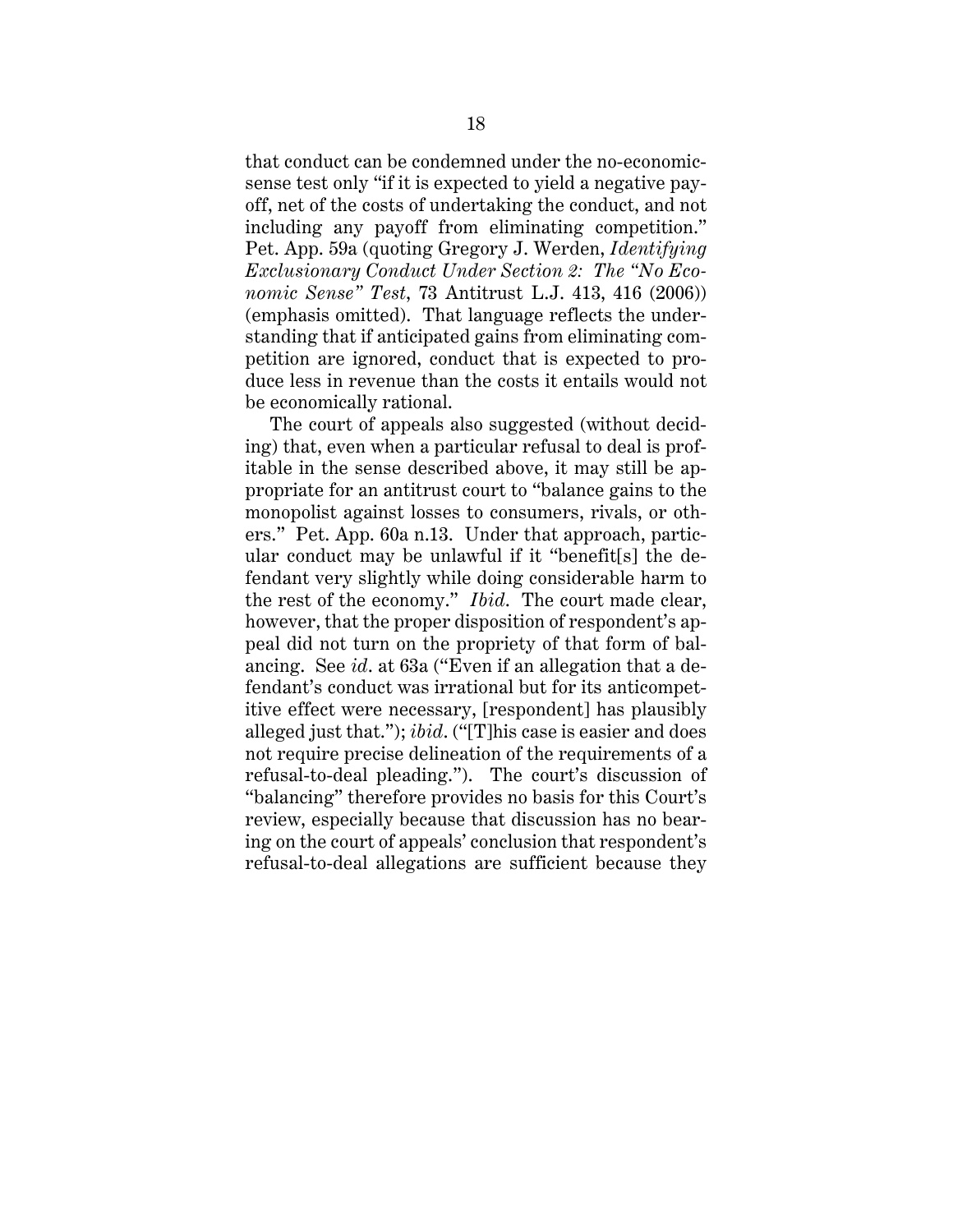closely track the relevant circumstances of *Aspen Skiing*.

4. Petitioner seeks review on the question "whether the Seventh Circuit erred in holding that a refusal-todeal claim under § 2 of the Sherman Act may proceed *despite the presence of valid business justifications for the refusal*." Pet. i (first question presented) (emphasis added). But this Court would have no occasion to decide that question unless it first reviewed and reversed the court of appeals' determination that respondent has adequately alleged the absence of any such valid business justification here. Petitioner offers no reason to conclude that review of that factbound antecedent issue would be a sound use of this Court's resources, particularly given the close correspondence between the challenged practices here and those that were condemned in *Aspen Skiing*.

5. Petitioner does not identify (cf. Pet. 16-21) any case in which another circuit has refused to find a cognizable refusal-to-deal claim when the plaintiff had alleged the three features from *Aspen Skiing* that this Court identified as missing from the complaint in *Trinko*. Nor does petitioner identify any case in which another circuit has found that the no-economic-sense test was satisfied yet held that a refusal-to-deal claim could not go forward. Petitioner relies heavily (*e.g.*, Pet. 17) on the Tenth Circuit's decision in *Novell, Inc.* v. *Microsoft Corp.*, 731 F.3d 1064 (2013) (Gorsuch, J.), cert. denied, 572 U.S. 1096 (2014), and particularly on the court's statement that a monopolist's refusal to deal with its rival can violate Section 2 only if it is "irrational but for its anticompetitive effect," *id*. at 1075. But while the court below declined to adopt the no-economicsense test as the exclusive standard for evaluating a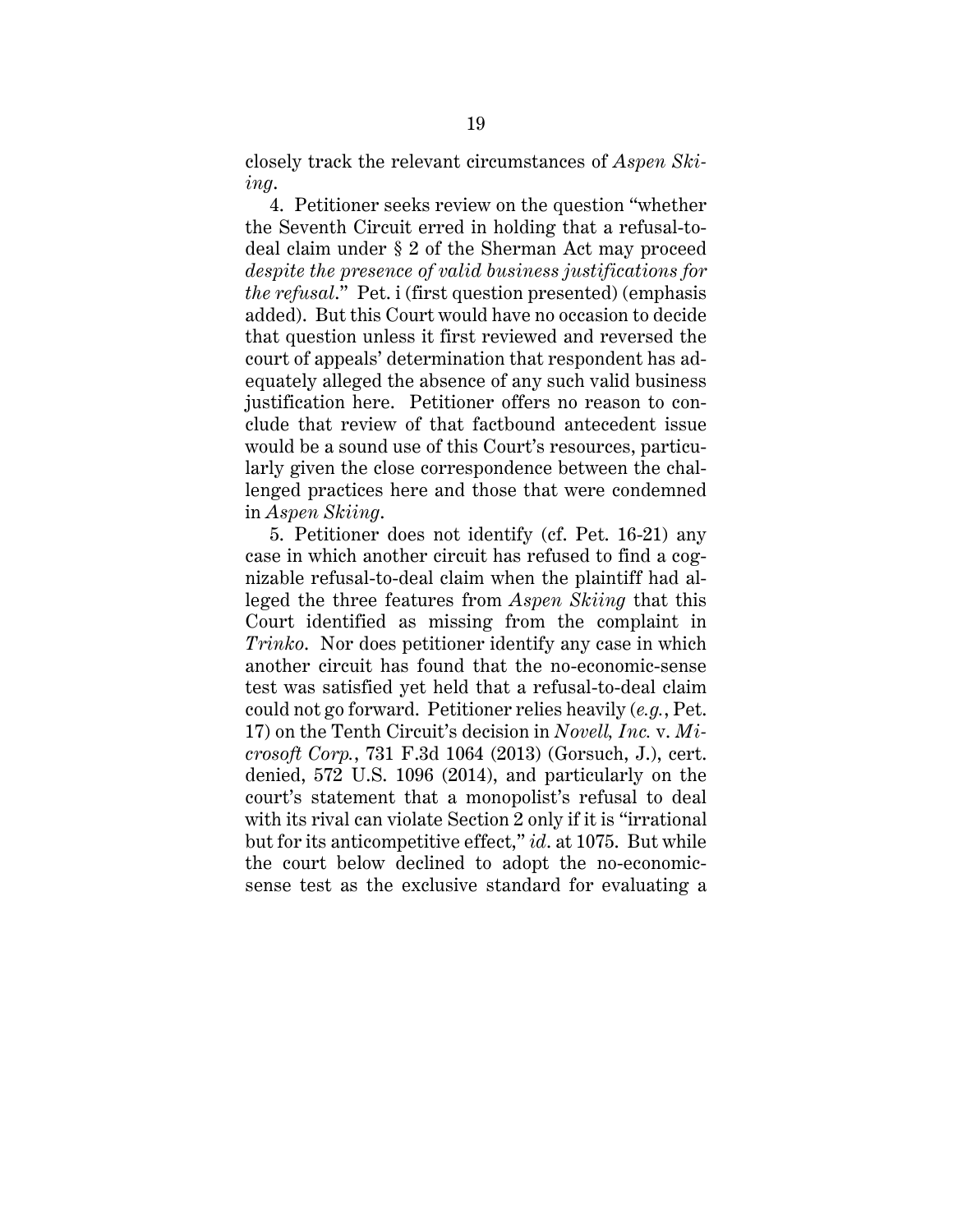refusal-to-deal claim, see Pet. App. 60a n.13, it correctly applied that test and found that respondent's allegations satisfy it, see *id.* at 63a. There is consequently no reason to believe that any other circuit would have reached a different outcome here.

#### **B. The Court Of Appeals' Reinstatement Of Respondent's Tying Claim Does Not Warrant Further Review**

The court of appeals correctly applied settled legal principles to hold that respondent had created a triable issue of fact about whether petitioner had unlawfully conditioned Interconnect access on MVPDs' purchases of petitioner's ad-rep services. That factbound holding does not warrant further review.

1. The court of appeals analyzed respondent's tying claim under the correct legal standard, evaluating whether (1) cooperative Interconnects and ad-rep services are separate products or services; (2) petitioner has market power over Interconnect access; and  $(3)$  petitioner exploited its control over Interconnect access to induce respondent's clients to purchase ad-rep services from petitioner. Pet. App. 71a-72a; see *Jefferson Parish Hospital District No. 2* v. *Hyde*, 466 U.S. 2, 12 (1984). Petitioner does not dispute that respondent's tying claim satisfies the first two elements of that standard.

On the third element, petitioner asserts that "[a]t most, 'the relevant evidence shows [petitioner's] desire to solicit [respondent's clients'] business directly,' 'consistent with' its lawful goal of 'increasing efficiency by internalizing services.'" Pet. 26-27 (brackets and citation omitted). Other record evidence, however, supports a contrary conclusion. Internal emails from one of respondent's clients expressed the client's understanding that it "would have to hire [petitioner] for ad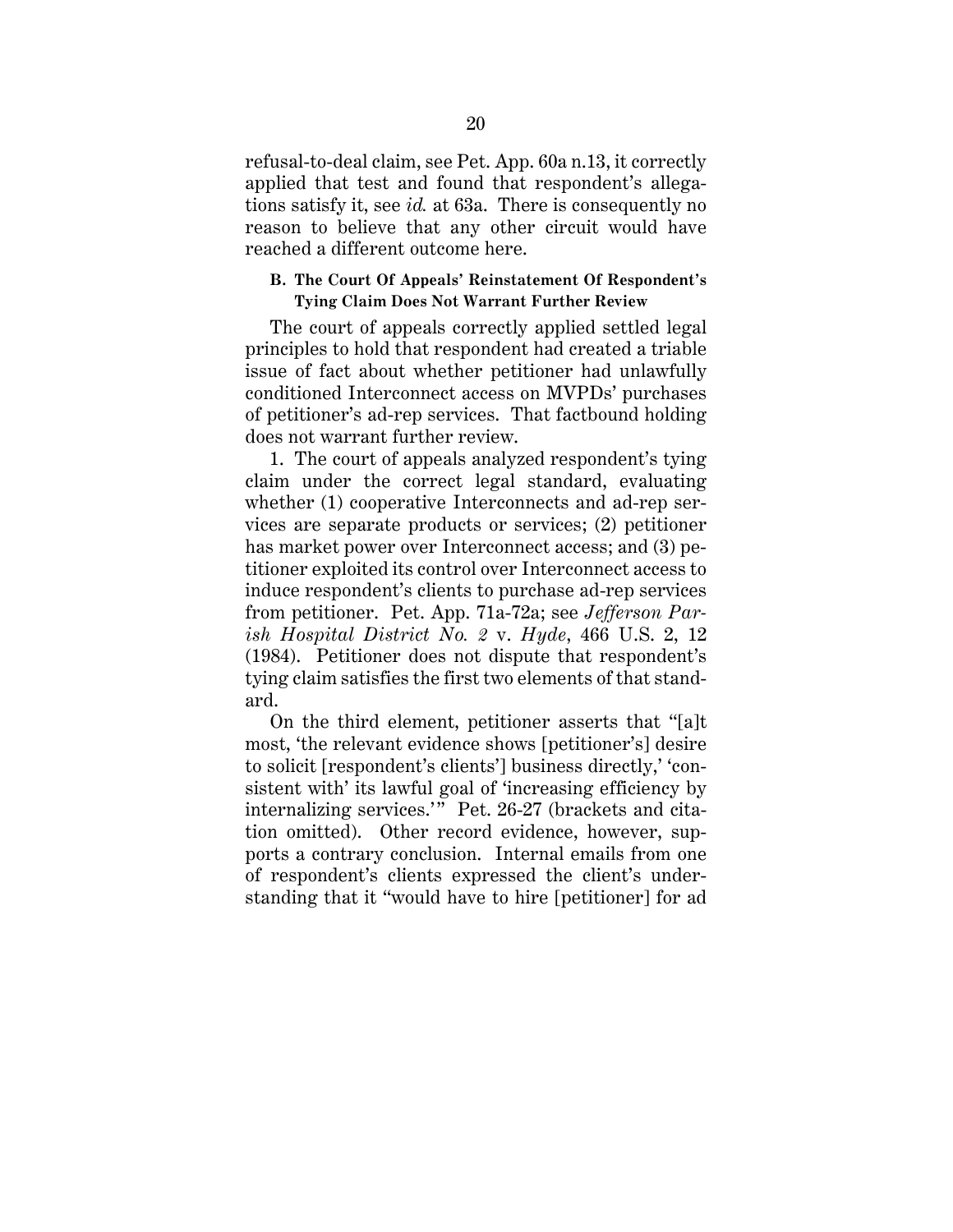rep services if it wanted to regain [Interconnect] access." Pet. App. 77a. Another client testified to the FCC that "[petitioner] will only allow [it] to join the interconnects if [it] employs [petitioner]" as its advertising representative. *Ibid.* One of petitioner's employees admitted that any MVPD in the Chicago or Detroit region "has to" purchase ad-rep services from petitioner in order to gain Interconnect access. *Ibid.* The court of appeals correctly held that, viewed in the light most favorable to respondent, the record supports a reasonable inference that petitioner required respondent's clients to purchase ad-rep services as a condition of regaining Interconnect access.

Petitioner contends that respondent's tying claim is not triable *regardless* of any material factual dispute over the usual elements of such a claim, because the tying claim here is "based on the same conduct" as the refusal-to-deal claim. Pet. 29. Petitioner argues that allowing such a "'derivative'" claim to proceed would amount to an "end-run around *Trinko*." Pet. 26 (citation omitted). That argument is unsound.

This Court rejected a similar argument in *Eastman Kodak Co.* v. *Image Technical Services, Inc.*, 504 U.S. 451 (1992), where the plaintiffs alleged "that Kodak had unlawfully tied the sale of service for Kodak machines to the sale of parts." *Id.* at 459. The Court concluded that the plaintiffs "ha[d] presented sufficient evidence of a tie between service and parts" because the "record indicate[d] that Kodak would sell parts to third parties only if they agreed not to buy service from" other suppliers. *Id.* at 463. Kodak argued that the plaintiffs' tying claim was foreclosed because Kodak's "practice [was] only a unilateral refusal to deal." *Id*. at 463 n.8. In rejecting that contention, the Court explained that,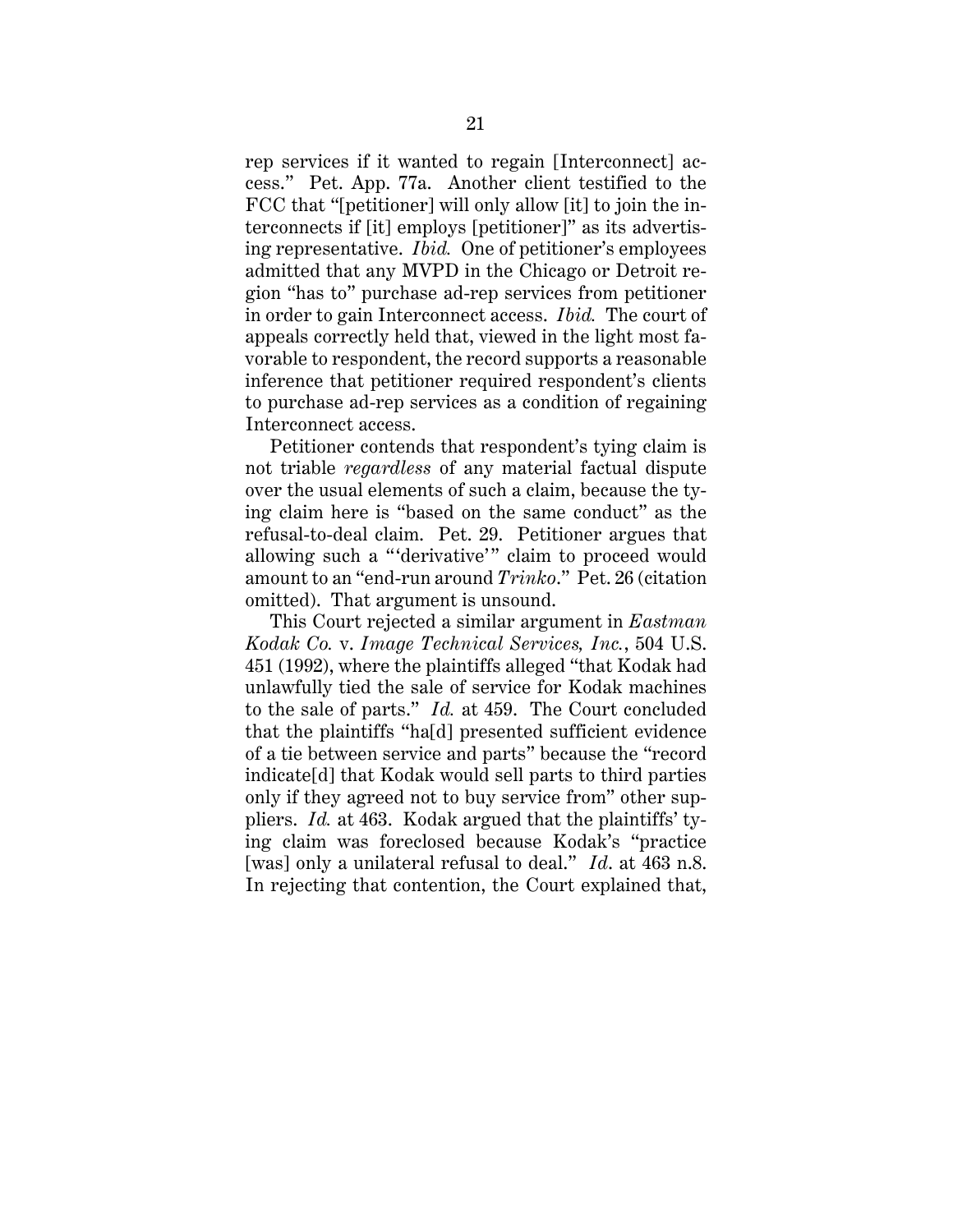even "[a]ssuming, *arguendo*, that Kodak's" practice could be "characterized as a unilateral refusal to deal, its alleged sale of parts to third parties on condition that they buy service from Kodak is not." *Ibid.* Likewise here, petitioner's provision of Interconnect access to respondent's former clients on the condition that they purchase ad-rep services from petitioner may constitute an unlawful tying practice, even if petitioner's actions with respect to respondent could be characterized as a refusal to deal with a rival.

2. Petitioner's reliance (Pet. 28) on this Court's decision in *linkLine*, *supra*, is misplaced. The gravamen of the *linkLine* plaintiff's antitrust claim was that a vertically integrated "firm with market power in the [wholesale] market can squeeze its downstream competitors by raising the wholesale price of inputs while cutting its own retail prices." 555 U.S. at 449. The plaintiff alleged that this "price squeeze" had effected an antitrust violation, even though the defendant had "no obligation under the antitrust laws to deal with the plaintiff at wholesale" and the defendant's retail prices were "above predatory levels." *Id.* at 449, 451 (citation omitted). In rejecting that theory of antitrust liability, the Court described the price-squeeze claim as "nothing more than an amalgamation of a meritless claim at the retail level and a meritless claim at the wholesale level." *Id.* at 452.

Here, by contrast, respondent's tying claim is not an "amalgamation" of other claims. Rather, where specified criteria are satisfied, the use of a tying arrangement is an established basis for antitrust liability. See p. 20, *supra*. Nothing in *linkLine* suggests that an otherwise meritorious antitrust claim can be rejected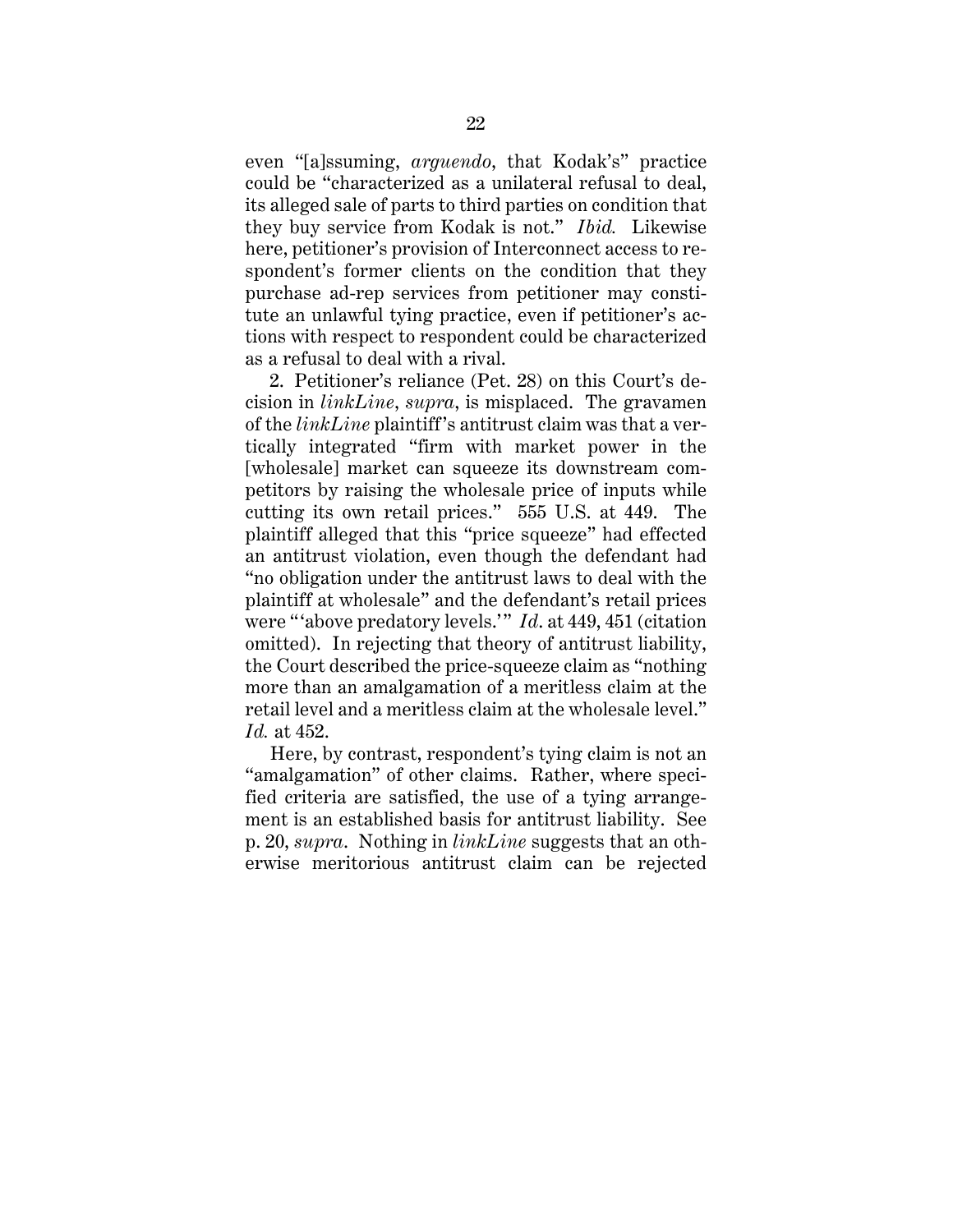simply because it involves a course of conduct that includes a refusal to deal.

The court of appeals' decision also does not conflict with *Aerotec International, Inc.* v. *Honeywell International, Inc.*, 836 F.3d 1171 (9th Cir. 2016), or *Service & Training, Inc.* v. *Data General Corp.*, 963 F.2d 680 (4th Cir. 1992). In each of those cases, the court rejected a tying claim for lack of evidence of an actual tie, not because of any overlap with a refusal-to-deal claim. See *Aerotec*, 836 F.3d at 1179 ("The problem with Aerotec's claim is that there is no tie, *i.e.*, no evidence that Honeywell explicitly or implicitly ties or conditions the *sale* of APU parts *to APU owners* on a requirement that the owners 'buy and repair Honeywell' and/or for[]go services from independent service providers."); *Data General*, 963 F.2d at 686 ("Appellants introduced no evidence from which it could reasonably be inferred that Data General agreed to license MV/ADEX to CMOs only on the condition that the CMOs also purchase Data General's repair services."). Here, by contrast, the court of appeals correctly determined that the record evidence, viewed in the light most favorable to respondent, supports a reasonable inference that petitioner conditioned Interconnect access on purchase of its ad-rep services. That factbound determination does not warrant further review, and it distinguishes respondent's tying claim from the claims rejected in *Aerotec* and *Data General*.